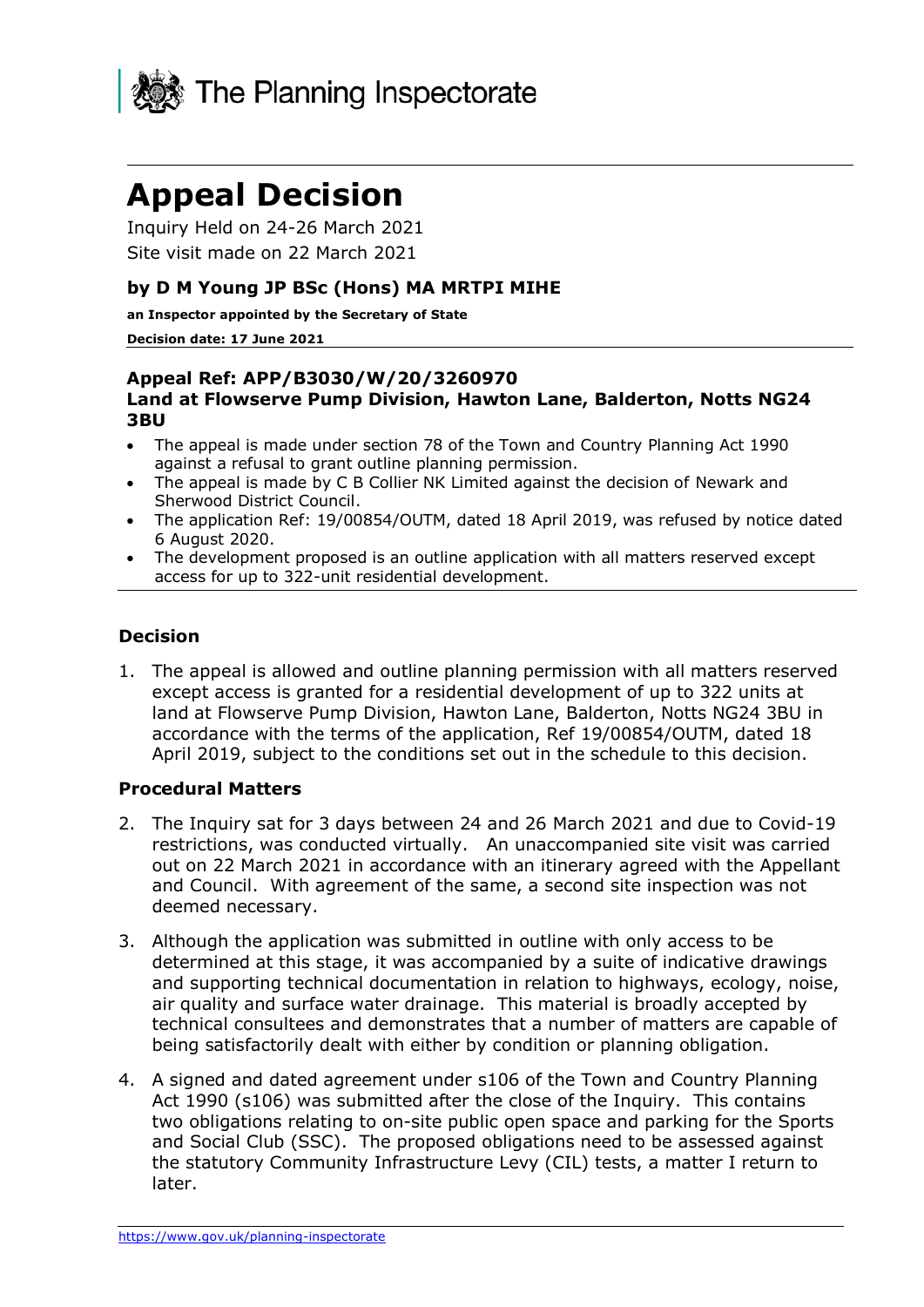- 5. A Statement of Common Ground (SoCG) was submitted prior to the Inquiry and I have had regard to this in reaching my decision.
- 6. I held a pre-Inquiry Case Management Conference on 12 February 2021 to discuss the arrangements for the Inquiry. A summary of the conference was subsequently sent to the main parties.
- 7. After the close of the Inquiry, the Royal Institution of Chartered Surveyors published a new guidance note, "*Assessing viability in planning under the National Planning Policy Framework 2019*". I wrote to the main parties seeking comments on whether the new guidance would give them cause to revisit, amend or add to their evidence presented to the Inquiry. In response, the main parties agree that matters of relevance raised in the guidance were dealt with at the application stage and as a consequence, the guidance has no material effect on the determination of the appeal.

# **Main Issues and Background**

- 8. The appeal site is described in section 2 of the SoCG. Put briefly, the site comprises a large swathe of former industrial land approximately 12.6 hectares in size which surrounds the existing Flowserve premises and the SSC, both of which are to be retained.
- 9. The site which is previously developed and widely contaminated is included on the Council's brownfield register<sup>1</sup>. It is also shown on the Proposals Map as a housing site within the Newark Urban Area. Moreover, it is identified as having residential potential in the Council's Strategic Housing Land Availability Assessment (SHLAA)<sup>2</sup>. Permission was granted on part of the appeal site in 2007 for the erection of a new factory, relocation of sports facilities and erection of up to 210 new dwellings together with associated works<sup>3</sup>. This scheme was never implemented, and the permission has now expired.
- 10. An application to remediate the appeal site including flood alleviation works was approved in 2018<sup>4</sup>. The purpose of the scheme was to prepare the appeal site for redevelopment. The 2018 permission has now been partly implemented at a cost of £2.15m but works ceased following the Council's decision to refuse the appeal scheme in August 2020. The outstanding works are costed at approximately  $£1.7m<sup>5</sup>$  and amongst other things, include the delivery of the flood prevention scheme to Middle Beck and completion of the land contamination remediation strategy.
- 11. The Appellant sought pre-application advice from the Council<sup>6</sup>. The response to that request set out the anticipated developer contributions and highlighted the need for a Viability Appraisal (VA) and the requirement for it to be independently assessed by the Council.
- 12. The  $VA<sup>7</sup>$  submitted with the application concluded:

"*The financial appraisals demonstrate that the development will not support affordable housing or further Section 106 Contributions on the assumption that* 

<sup>1</sup> CD: B7 site ref BF0001

<sup>2</sup> CD: B8 site ref 08\_0434

<sup>3</sup> LPA Ref: 07/01840/OUTM

<sup>4</sup> LPA Ref: 18/01235/FULM CDs: G10, E36 and G11

<sup>5</sup> See Appendix 5, Downes PoE

 $6$  CD: L2

<sup>7</sup> CD: D18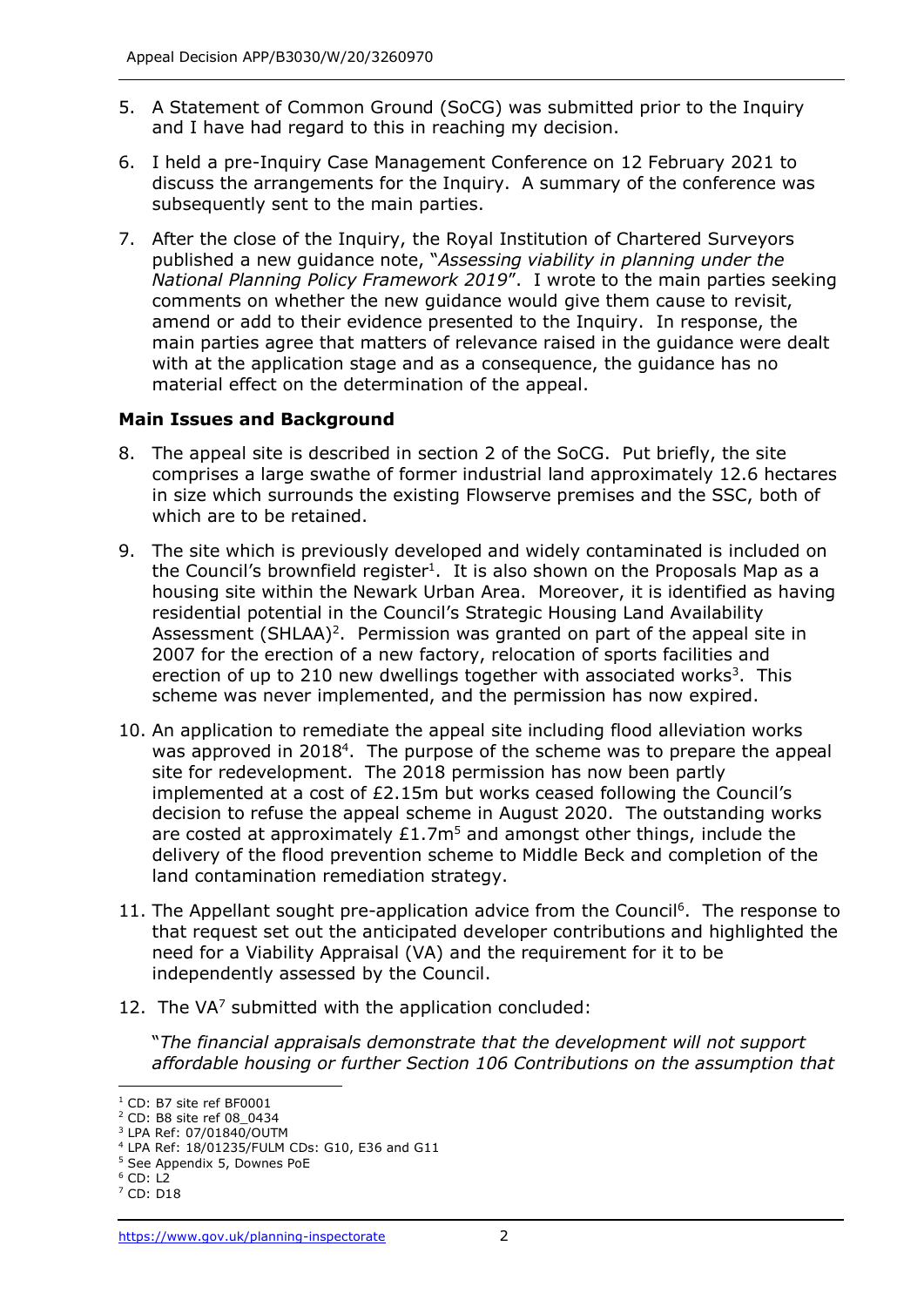*a reasonable market profit for a developer would be in the order of 20% on revenue (25% on costs) for private sale units in the present market and taking into account the high risks associated with this brownfield site."*

- 13. The SoCG confirms that the VA has "*been reviewed by the Council's [independent] consultant who confirms that the viability of the scheme is such that the Appeal Scheme cannot viably meet requests"*. Consequently, there is no dispute that the appeal scheme would be unviable if affordable housing and infrastructure contributions were to be provided.
- 14. In refusing planning permission, contrary to the recommendation of its professional officers, the Council was concerned that the absence of affordable housing and infrastructure contributions would result in an unsustainable form of development conflicting with the development plan.
- 15. In light of the above, the main issue is whether the development would comply with the development plan and if so, do any material considerations indicate that the appeal should be dismissed. I deal first with the issue of development plan compliance before turning to look at other material considerations.

# **Reasons**

#### *Relevant Policy and Guidance*

16. At the national level, paragraph 57 of the National Planning Policy Framework (the Framework) states the following about viability:

"*Where up-to-date policies have set out the contributions expected from development, planning applications that comply with them should be assumed to be viable. It is up to the applicant to demonstrate whether particular circumstances justify the need for a viability assessment at the application stage. The weight to be given to a viability assessment is a matter for the decision maker, having regard to all the circumstances in the case, including whether the plan and the viability evidence underpinning it is up to date, and any change in site circumstances since the plan was brought into force".*

17. In respect of affordable housing, paragraph 64 of the Framework states:

*"Where major development involving the provision of housing is proposed, planning policies and decisions should expect at least 10% of the homes to be available for affordable home ownership, unless this would exceed the level of affordable housing required in the area, or significantly prejudice the ability to meet the identified affordable housing needs of specific groups".*

- 18. Although a number of exemptions to the 10% requirement are set out in paragraph 64, it is no part of the Appellant's case that the appeal scheme would meet any of these.
- 19. At paragraph 118 the Framework states that planning decisions should, amongst other things, "*give substantial weight to the value of using suitable brownfield land within settlements for homes and other identified needs, and support appropriate opportunities to remediate despoiled, degraded, derelict, contaminated or unstable land*".
- 20. The Planning Practice Guidance (PPG) confirms that a viability assessment is a process of assessing whether a scheme is financially viable by looking at whether the value generated by the development is more than the cost of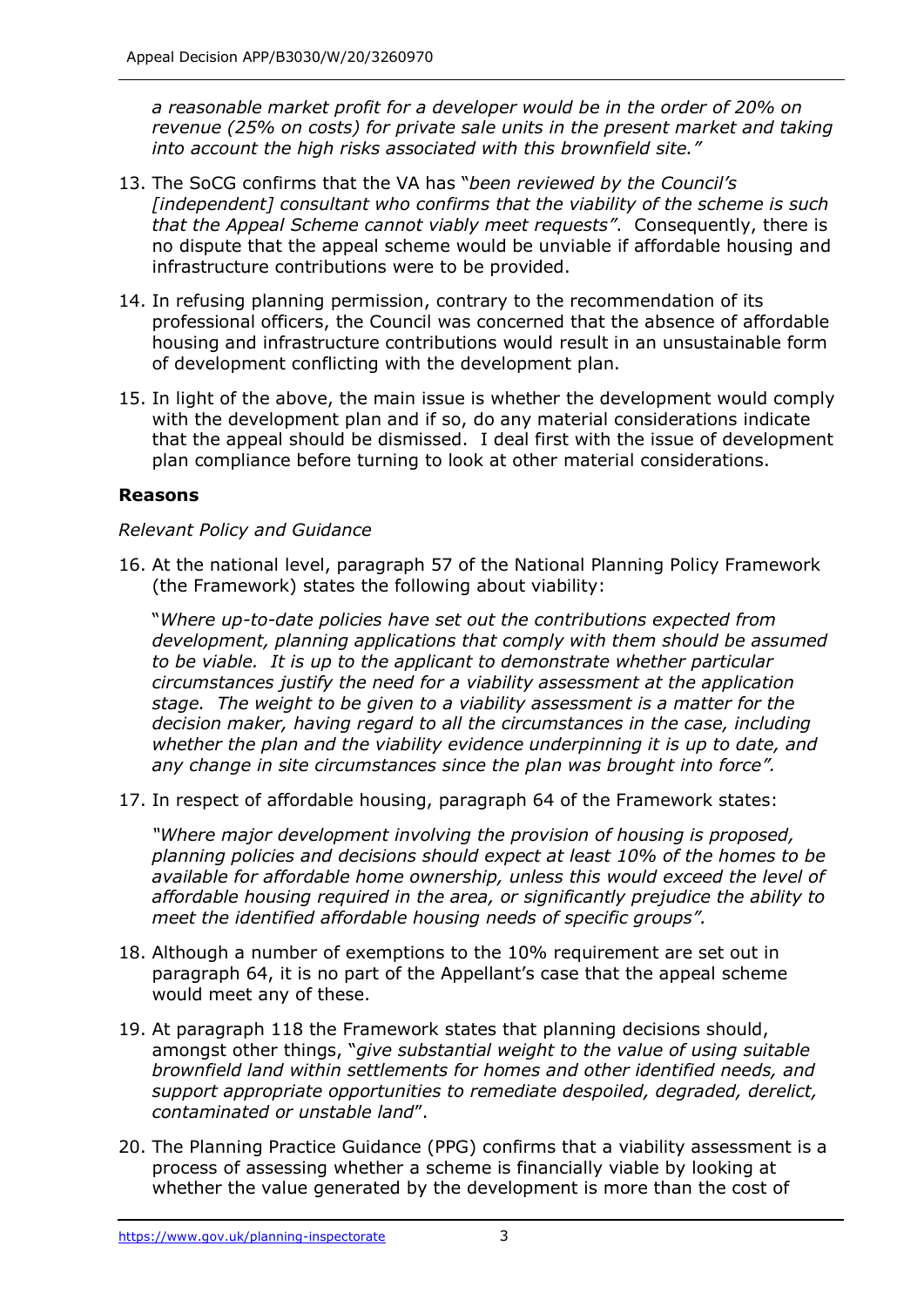developing it. The PPG aims to achieve a standardised approach to viability and to ensure that a balance is struck between the aspirations of developers and landowners in terms of return against risk, and the aims of the planning system to secure the maximum benefits in the public interest through the granting of planning permission. The key elements to consider include Gross Development Value, costs, land value, landowner premium and developer return.

21. The Council has an up-to-date development plan which comprises the "*Amended Core Strategy 2019*" 8 (CS) and an "*Allocations and Development*  Management DPD 2013<sup>"</sup><sup>9</sup> (ADMP). CS Spatial Policy 6 (SP6) states that:

"*Local Infrastructure, including facilities and services that are essential for development to take place on individual sites, or which are needed to mitigate the impact of development at the site or neighbourhood level, will be secured through Planning Obligations in line with the Policies of the Core Strategy, Policy DM3 Developer Contributions and Planning Obligations and supported by a Developer Contributions & Planning Obligations Supplementary Planning Document (the obligations SPD)*".

- *22.* It is clear from the wording above, that infrastructure contributions must be 'essential' and 'mitigate the impact of development'. It is also clear that Policy SP6 effectively defers to ADMP Policy DM3 on the matter of contributions which in turn defers to the Contributions  $SPD<sup>10</sup>$ . Although the policies need to be read alongside the SPD, as the Council pointed out, it is in fact the SPD rather than the policies which sets out the finer detail of the Council's approach to developer contributions.
- 23. At paragraph 7.6, the supporting text to Policy DM3 states: "*In facilitating the delivery of new development it will be necessary to ensure that new development is not made unviable because of infrastructure and planning obligation requirements"*. That approach is entirely consistent with the Contributions SPD which uses almost identical language in its paragraph 5.4. The flow diagram (Figure 1) to the SPD explains the general process to be followed. This includes establishing the viability of the proposal before finalising an agreement on developer contributions.
- 24. In relation to viability, paragraph 6.17 of the SPD makes clear that the Council will seek an independent assessment of VAs on sites where the developer has raised issues of viability. The results of the assessment will indicate the level of affordable housing and other planning obligation contributions that the proposed development may reasonably accommodate without becoming economically unviable. At paragraph 6.19 it states that where an otherwise desirable development cannot be fully policy compliant and remain viable, a reduced package of planning obligations may be recommended based on the VA. The SPD does not set out a moratorium on development (of any size) in circumstances where the scheme cannot sustain contributions or affordable housing.
- 25. At paragraph 2.7 the SPD states: "*In accordance with the NPPF, no proposals should be subject to such a scale of obligation and policy burden that its ability*

<sup>8</sup> CD: B1

 $9$  CD: B<sub>2</sub>

<sup>10</sup> CD: C2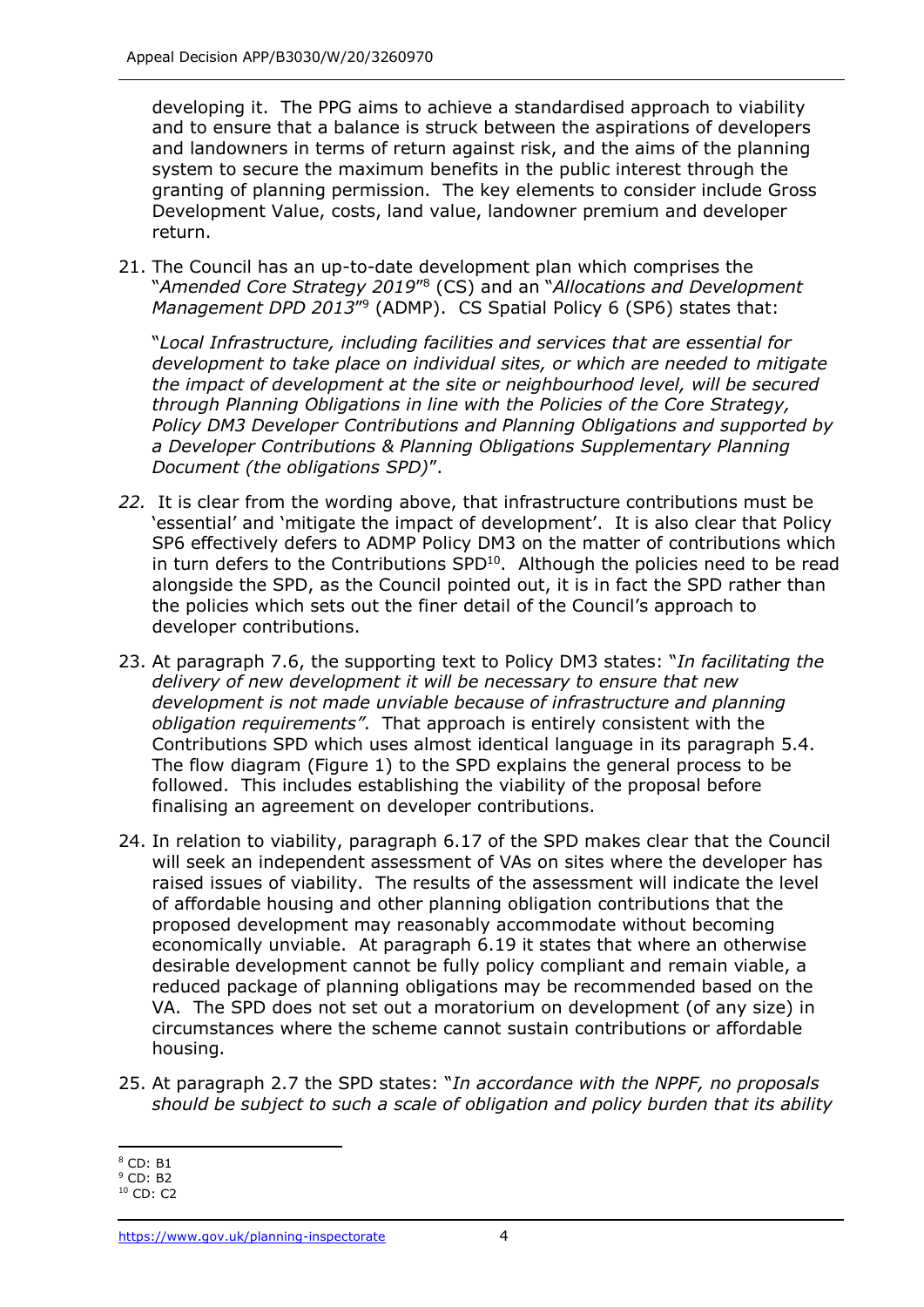*to be developed viably is threatened".* This is again consistent with the supporting text to Policy DM3.

- 26. In relation to the contributions themselves, the highlighted box of page 3 of the SPD states that "*contributions will not be requested as a per dwelling payment*  as a matter of course. It is the impact of each individual proposal that will *need to be assessed on a site by site basis to identify what contributions may be needed to make development acceptable".* Such an approach is entirely consistent with paragraph 56 of the Framework which sets out the three statutory tests for planning obligations.
- 27. The Council suggested that the SPD is not applicable to the appeal scheme because it is a windfall rather than an allocated site. However, as paragraph 2.6 refers to allocated and "*other sites/development*", I do not consider the SPD was ever intended to relate solely to allocated sites.
- 28. In relation to affordable housing, Core Policy 1 (CP1) of the CS states:

"*The District Council will seek to secure 30% of new housing development on qualifying sites as Affordable Housing, but in doing so will consider the nature of the housing need in the local housing market; the cost of developing the site; and the impact of this on the viability of any proposed scheme. In circumstances where the viability of the scheme is in question, the developer will be required to demonstrate, to the satisfaction of the District Council, that this is the case. Viability will be assessed in accordance with Policy DM3 – Developer Contributions and Planning Obligations"*

- 29. At page 14, the Council's Affordable Housing Supplementary Planning Document<sup>11</sup> (AHSPD) refers back to Policy CP1. The AHSPD takes much the same approach to viability as the Contributions SPD. At paragraph 5.1 it is said that "*the Council will carefully consider local housing need and market conditions on each site and provide flexibility in the application of the Council's affordable housing policy".* At paragraph 5.2 it goes on to set out the process where viability is an issue and states: "*The onus will be on the developer to produce a financial assessment showing the maximum number of affordable homes that could be achieved".* In assessing applications, it is made clear that issues such as economic viability and site costs will be taken into account.
- 30. Relevant to NCC's contributions (libraries and public transport) is paragraph 3.15 of the Planning Obligations Strategy January  $2021^{12}$  which states:

"*There may be certain circumstances, e.g. due to viability, where a developer may put forward a case for reduced or zero contributions. This will have a significant impact on the delivery of infrastructure, especially where there are no other funding sources available which could lead to a shortfall in monies to fund infrastructure projects. Where there is clear justification for a reduced contribution the County Council will not object to a proposal."* (my emphasis)

31. The Council confirmed that its SPD's are up to date, consistent with the approach advocated in the Framework and should carry full statutory weight. I see no reason to disagree. Based on the wording of Policies SP6, DM3 and CP1, the supporting justification and the more detailed guidance contained in the SPDs, the following salient principles emerge:

 $11$  CD: C1

<sup>12</sup> CD: B14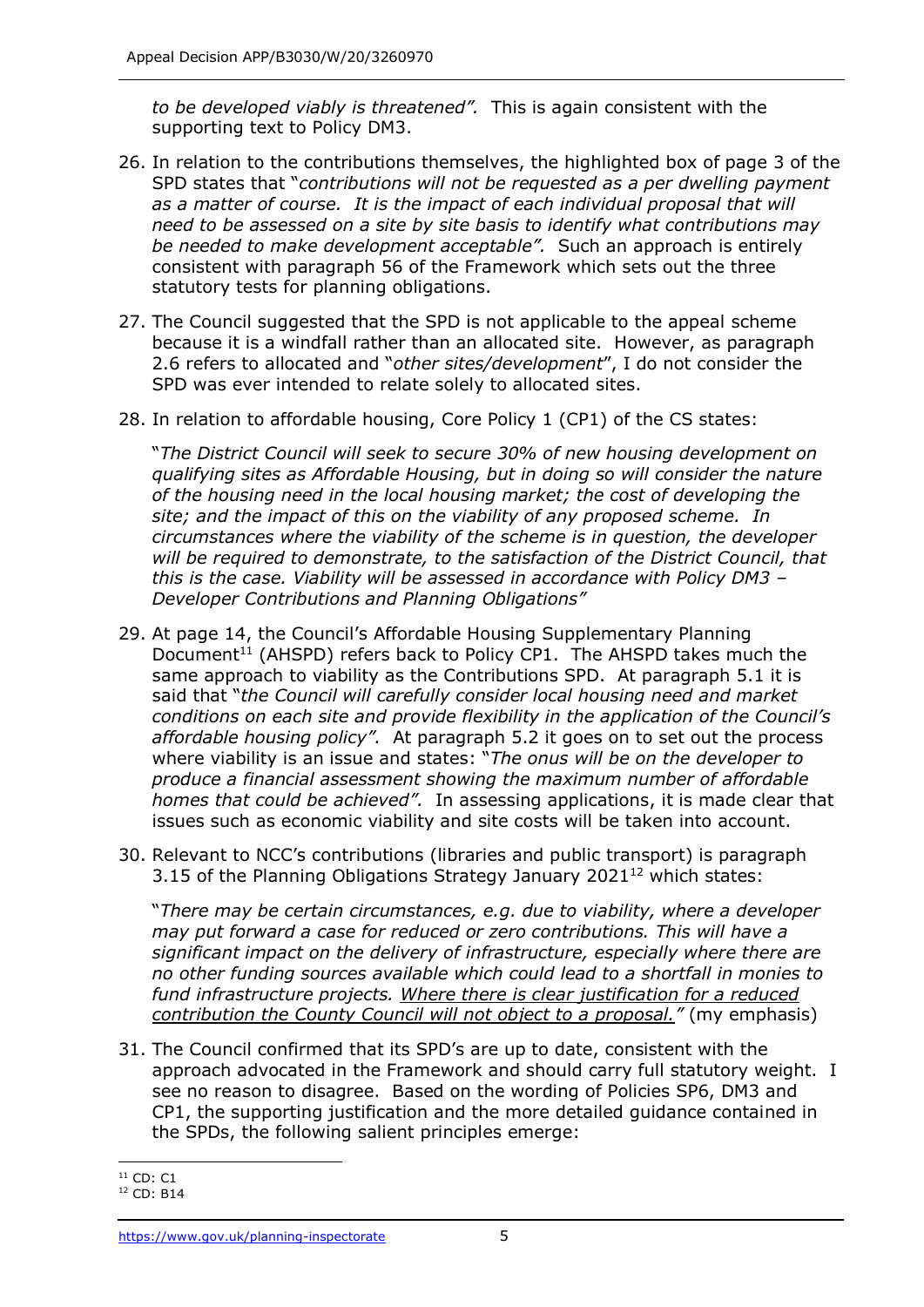- The need for flexibility, taking account of an agreed VA, is central to the Council's approach,
- The level of affordable housing and developer contributions a development can sustain without becoming economically unviable will be informed by a VA,
- Contributions should be based upon a careful assessment of impact and need rather than a slavish adherence to formulas,
- Viability is not a trump card, nonetheless, it is capable of being a significant material consideration and the weight to be applied to a VA is a matter for the decision maker,
- There is no lower threshold for affordable housing or financial contributions beyond which a development will be refused,
- Similarly, advice in the SPDs applies to all residential development irrespective of scale,
- Development proposals should not be subject to planning obligations that would prevent otherwise acceptable development coming forward, and
- Policies SP6, DM3 and CP1 as well as the accompanying SPDs all countenance reduced obligations in circumstances where the viability of the scheme is in question.

# *Conclusions on Policy*

- 32. In this case, the VA is unequivocal that the development cannot afford to provide affordable housing or financial contributions. The Council accepts that conclusion and takes no issue with any part of the VA. On that basis alone, the VA must carry significant weight. Given that its own development plan permits reduced obligations where supported by an agreed VA, the Council's stance in relation to the appeal scheme is difficult to comprehend. The main argument offered by the Council is that it has never approved a strategic-scale development where no planning obligations were offered.
- 33. With respect, that argument is entirely misplaced. Whilst I accept the development is strategic in size, there is no qualification in Policies DM3 and CP1 nor the SPDs that there is, or should be, a threshold above which the general provisions of these policies cease to apply. There is also no support in the Framework for such an approach.
- 34. The Council has accepted, as a matter of principle, that reduced contributions are acceptable when supported by an agreed VA. The Council's issue is therefore concerned with the scale of the reduction and not the principle. However, those concerns fail to engage with the Council's own policies and guidance which do not set a lower threshold beyond which a development should be deemed unsustainable.
- 35. The Appellant's planning witness confirmed to the Inquiry that he has personally been involved in brownfield regeneration schemes where the issue of viability has led to the removal of all S106 obligations in order to ensure that a viable scheme is brought forward. It seems to me that such an approach should apply here.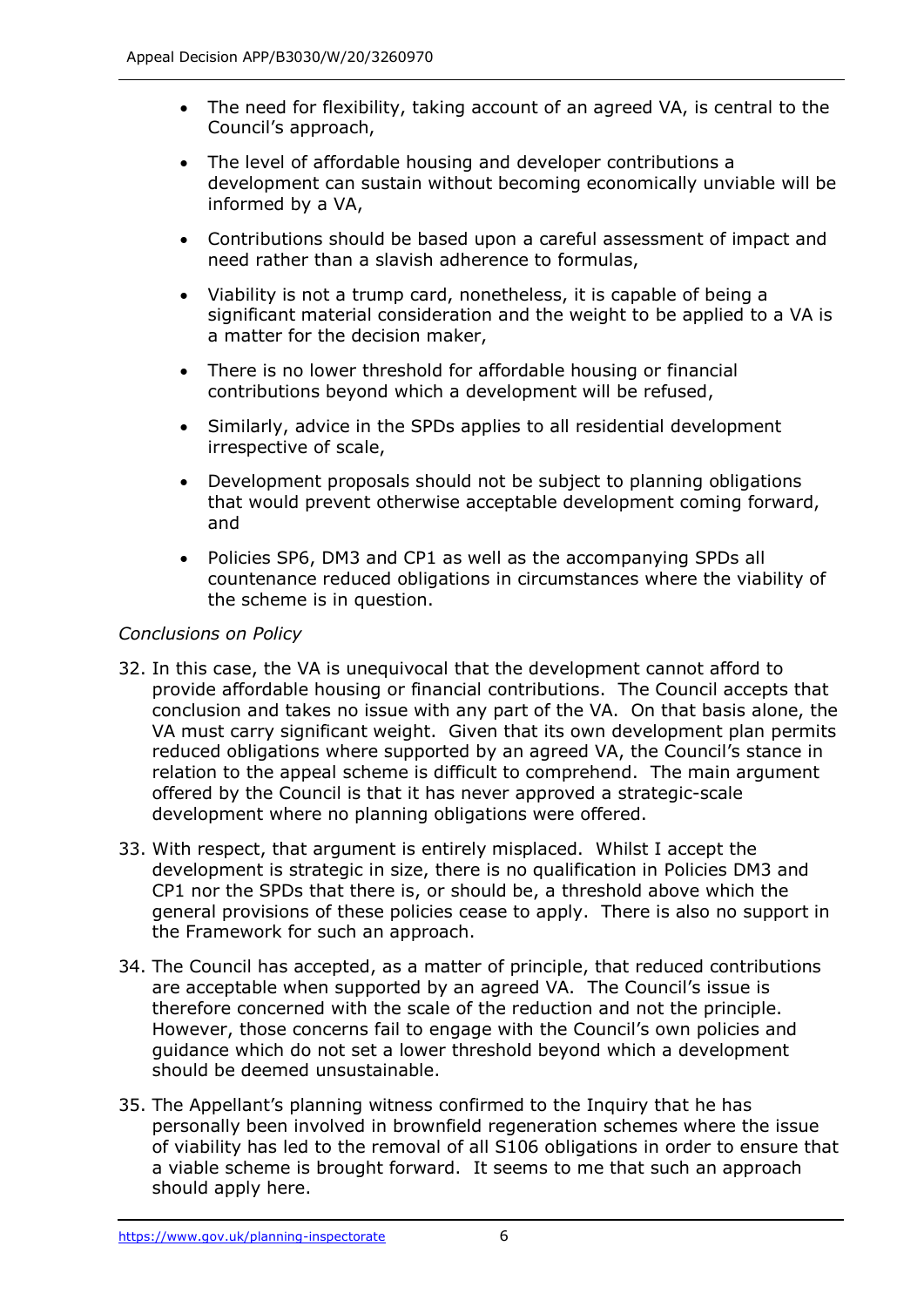- 36. Despite the Council's reference to 'allocated sites' and 'planned growth', on any plain reading, there is no support in the development plan for the approach taken by the Council in this case. Nowhere in the development plan, is it stated that development should be refused in cases where the viability of a scheme indicates that no obligations can be made. On the contrary, read as a whole, the development plan is clear that planning obligations should not adversely affect the viability of a scheme and prevent otherwise acceptable development from coming forward.
- 37. In support of its case, the Council drew my attention to ADMP Figure 2. However, that flow diagram is not policy, and, in any event, it says that '*deferred obligations*' and '*alternative methods of funding*' should be explored where viability is a major issue. As I understand it, both of these options have been considered and discounted. The Council can therefore garner no significant support from Figure 2. I therefore conclude that the non-provision of affordable housing and infrastructure contributions would not conflict with Policies SP6, DM3 and CP1.
- 38. On that basis and given that no other policy conflicts are alleged by the Council, I conclude that there would be compliance with the development plan taken as a whole. Accordingly, the development should be approved unless material considerations indicate otherwise $13$ . To enable the planning balance to be properly calibrated, I consider below whether there are any 'material considerations' indicating a decision otherwise in accordance with the development plan.

# *Other Material Considerations*

#### *Affordable Housing*

- 39. There is no dispute that the provision of affordable housing is an important planning objective at a national and local level. The matter in this case is rather what harm would arise in this case from the failure to provide affordable housing and whether this would outweigh the benefits of the scheme.
- 40. The Council contend that the harm would be real, and that the Government is clear that the provision of affordable housing is important to securing mixed and inclusive communities. I do not disagree. However, the issue at hand is whether those objectives would be harmed to a greater degree by leaving the site undeveloped in its part-remediated condition for an extended period of time, which according to the Appellant would be the inevitable consequence if I were to dismiss the appeal.
- 41. In my view, it is unarguable that the interests of those seeking to own a home, would be better served by the delivery of up to 322 houses as opposed to no houses on a site which the parties readily agree is acceptable in all other respects. In my view, allowing the site to remain vacant, perhaps for decades, rather than providing homes would be a retrograde step in the context of a national housing crisis, notwithstanding that the Council can demonstrate a healthy 5-year housing land supply position.
- 42. The Council made the understandable point that without an appropriate level of affordable housing many people would simply be unable to afford the houses.

 $13$  Section 38(6) of the Planning and Compulsory Purchase Act 2004 and section 70(2) of the Town and Country Planning Act 1990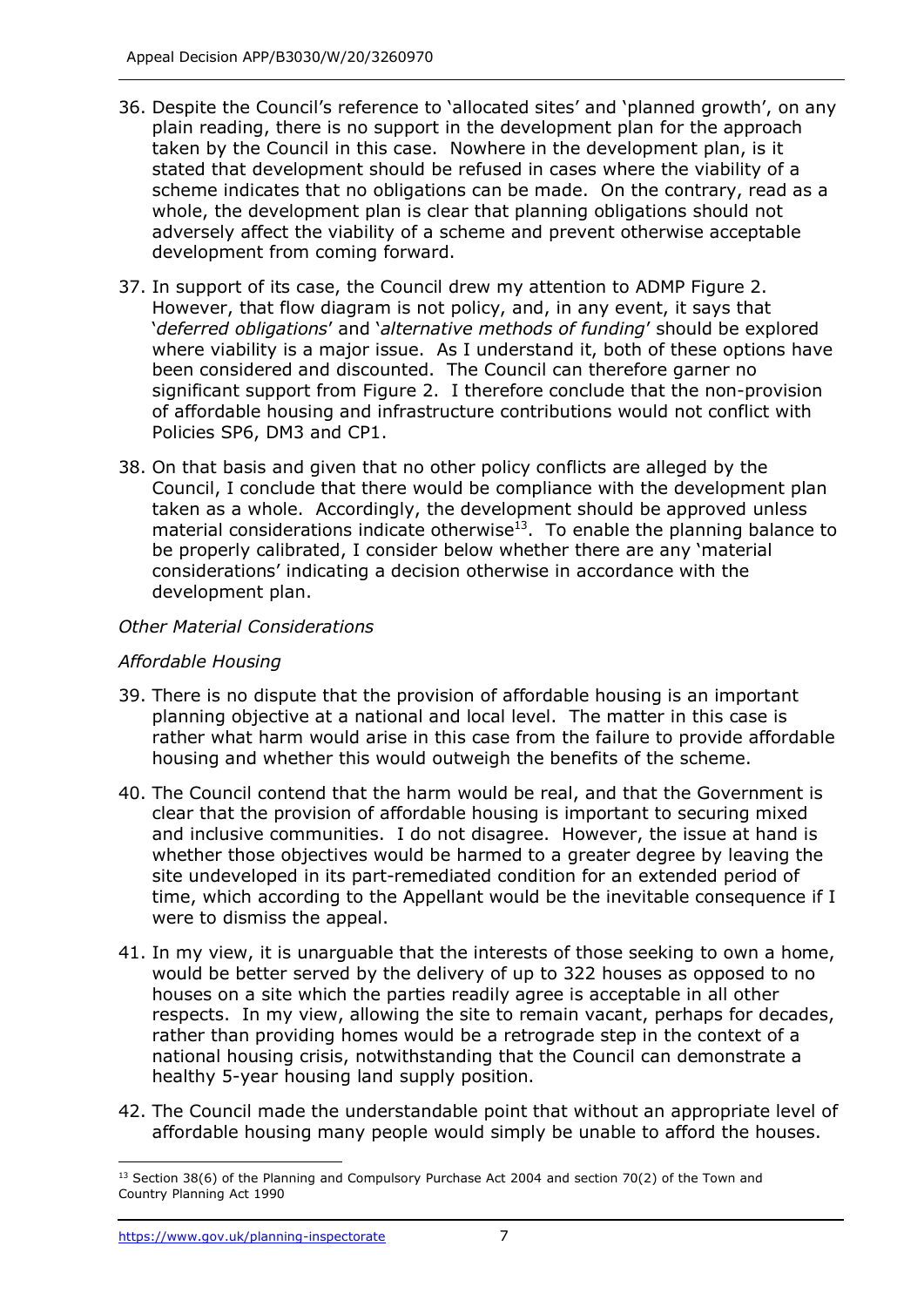However, this is a site with specific remediation costs and associated viability issues. In line with CS Policy CP3, the indicative housing  $mix<sup>14</sup>$  is heavily orientated towards smaller units comprising 198 (60%) 2-bed terrace properties and apartments. There is no suggestion from the Council that an alternative mix could better meet local needs or that the units are likely to remain empty due to local affordability issues.

43. The Council also argued that the dismissal of the appeal would not necessarily result in the site remaining vacant for a prolonged period of time, since other options could be pursued by the Appellant. These in turn might bring forward a development which could provide the requisite level of affordable housing and financial contributions. However, the Council did not suggest what other options could be pursued by the Appellant beyond those already explored and discounted at the application stage as set out in the Committee Report<sup>15</sup>. As the Appellant explained, its efforts in this regard have proved 'fruitless' because an impasse was reached and remains. The Council has not suggested a credible way forward and therefore claims that the site might be brought forward on more favourable terms in the future is nothing more than hopeful speculation. If anything, the evidence before the Inquiry suggests the opposite - the viability position of the site has deteriorated significantly in recent years and this is likely to continue in the absence of a grant of planning permission.

#### *Transport Contributions*

44. The requested transport contributions consist of:

- £225,000.00 to support the provision of a bus service to serve the development,
- £50,000 for bus stop infrastructure to serve the site, and
- £9,000 for Bus Taster Tickets Contribution to provide new occupants with a 2-week smartcard bus pass for use on the local bus network, to encourage use of sustainable modes of travel.
- 45. The contributions are supported by a consultation response from NCC's Transport and Travel Services team<sup>16</sup>. This explains that the level of contribution sought will vary according to the specific characteristics of each development but is likely to take into account, amongst other things, the current network capacity, existing routes and access to key services; the expected number of trips that would be generated; and the likely modal split in terms of transport usage, taking account of the Transport Assessment.
- 46. In this case, the closest served bus stops are situated on Lansbury Road, approximately 850 metres from the centre of the site. According to NCC, this is substantially in excess of the maximum walking distance referred to in its Highway Design Guidance and therefore, without appropriate mitigation, the development would not be considered sustainable for public transport access. Therefore £50,000 would be spent on a new pair of bus stops closer to the site entrance. The £225,000 contribution would be used to increase capacity on local bus services in order to serve the aforementioned stops. NCC's witness<sup>17</sup>

<sup>&</sup>lt;sup>14</sup> Paragraph 3.4 to SoCG

<sup>&</sup>lt;sup>15</sup> CD: G11

<sup>16</sup> CD: K61

<sup>&</sup>lt;sup>17</sup> Mr Riley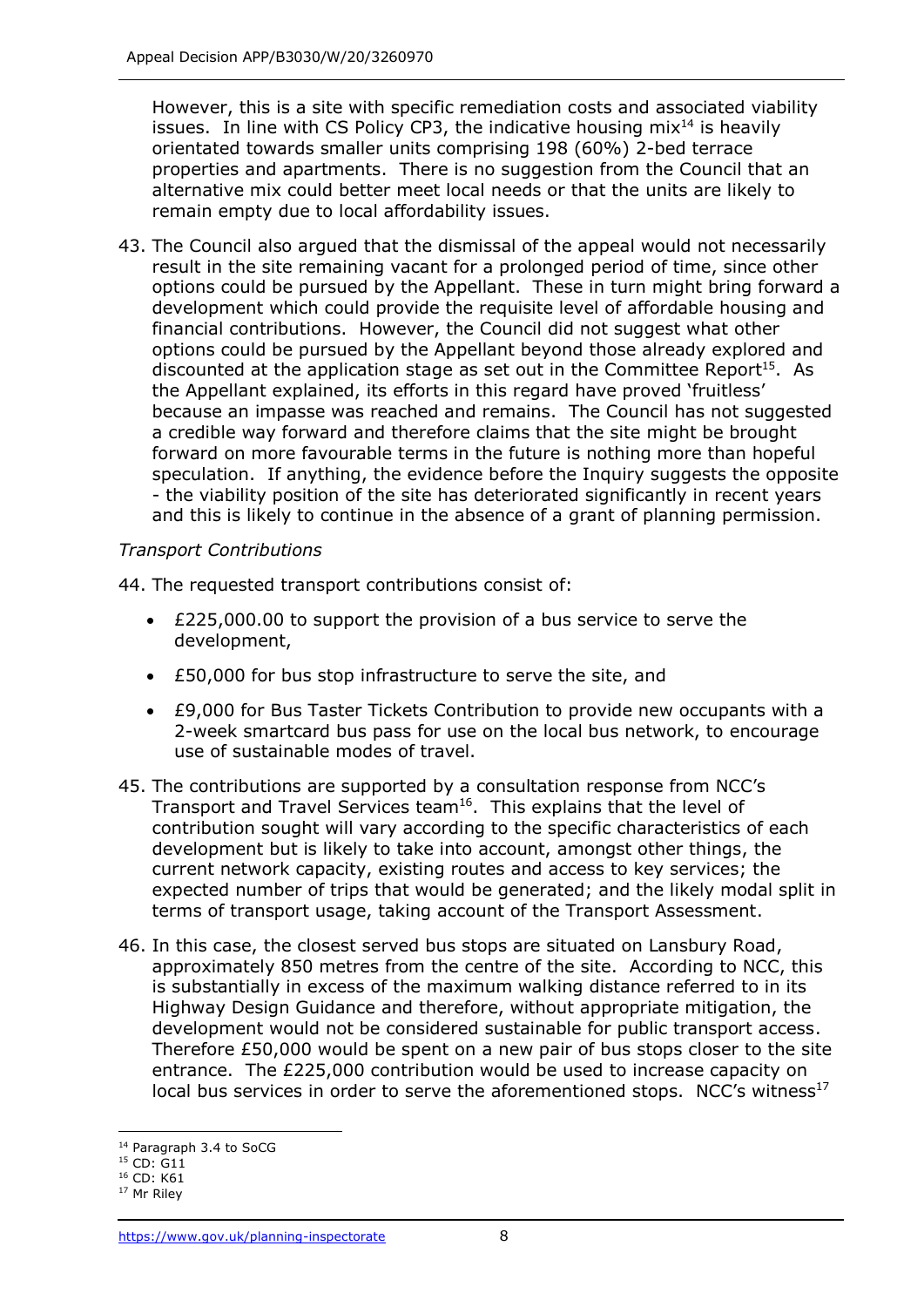explained that the route of the existing No 3 service would be extended so that the buses would travel further west along Hawton Lane.

47. Whilst the encouragement of public transport use is clearly a legitimate planning objective, I have a number of concerns with the contributions sought. Firstly, on a procedural point, the case put forward by NCC's Transport and Travel Services team at the Inquiry, was totally at odds with the consultation response from NCC's Principal Development Control Officer<sup>18</sup> which stated:

"*It would be unreasonable to expect a bus service to enter the site, but the less-than-ideal walking distances to a bus stop is not sufficient in itself to justify refusal of the application when walking and cycling links are good, and promote sustainable travel*".

- 48. It is evident that there is an internal disagreement. For my part, I consider that the holistic approach to the issue of sustainable transport taken by the Development Control team is more appropriate as it reflects the wider site circumstances, an approach expressly supported by Manual for Streets.
- 49. Development Control's position is also endorsed in the SoCG which confirms that the site is '*locationally sustainable*' 19 . Moreover, there is further support in the SHLAA entry which identifies that the site has suitable access to services including bus stops. In my view, the existence of a high quality, traffic free, Sustrans walking/cycling route on the site's doorstep giving easy and convenient access to the town centre is a factor that must command significant weight when assessing compliance with Framework paragraphs 91(c), 102 (c) and 103. Public transport whilst an important objective, cannot be considered in isolation.
- 50. The existing bus stops on Lansbury Road would be well over the recommended 400m in the Highway Authority's Design Guidance. However, as I understand it, that document is guidance not policy. It is also pertinent that the 400m distance is considerably less than the distances cited in the Institution of Highways and Transportation's '*Guidelines for Providing Journeys on Foot'*  which sets an 'acceptable' benchmark of between 800-1000m. I note that the Council's SHLAA assessment was similarly based on 800m or 10-minute walk to a bus stop.
- 51. Putting that matter to one side, it is important to bear in mind that the 850m distance has been measured from the centre of the site and therefore some houses will inevitably be closer whilst others will be further away. For example, those dwellings closest to Hawton Lane would be much closer than 850m to the Lansbury Road stops. This is important because paragraph 2.8 of the Highway Design Guidance, states '*affordable housing, and higher-density residential development should all be located within 400m of a bus stop'* (my emphasis). That is very clearly not the same as saying all houses must be within 400m which was essentially the case NCC advanced at the Inquiry.
- 52. Dwellings in the southern portion of the site would be able to access stops on London Road via the footpath to Mead Way albeit over the recommended 400m distance. The Inquiry also heard that the adjacent housing site known as 'Middle Beck' will be served by public transport. Given the proximity of that site, there appears scope to provide a bus stop in the vicinity of the pedestrian

 $18$  CD: K10

 $19$  See paragraph 6.1(6)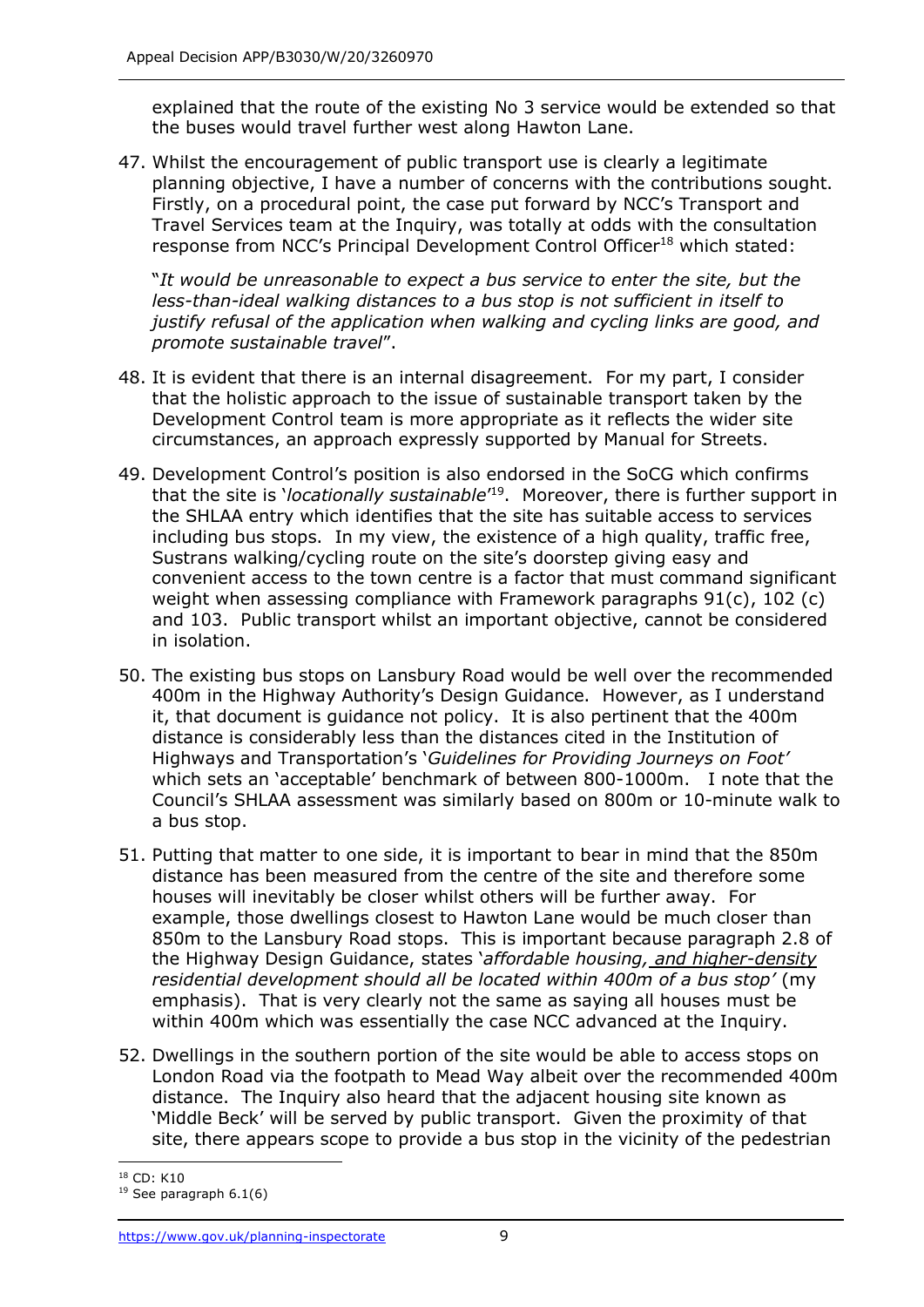link to the appeal site. This could potentially bring a significant portion of the application site within or close to 400m of a bus stop. In light of the foregoing and given that 'layout' is reserved for future approval, it might well be possible to locate the higher density housing in the aforementioned areas so that walk distances are minimised.

- 53. Finally, under cross-examination, NCC's witness conceded that Stagecoach (operators of the No 3 service) rather than agreeing to the route extension had only agreed to discuss the matter. Accordingly, even if I were satisfied that the public transport contribution met the relevant tests, there is no certainty the proposed scheme would be delivered.
- 54. For the reasons given above, I conclude that the bus service contribution is not required to make the development acceptable. In terms of the bus stop improvements and free passes, further information is required to demonstrate the efficacy of such measures in terms of increasing or encouraging public transport take-up.

#### *Health Contribution*

- 55. A figure of £316,403.64 is sought from the Nottingham and Nottinghamshire Clinical Commissioning Group (CCG) on the basis that the nearest surgeries to the appeal site are at capacity. The justification for the contribution rests on CCG's consultation response<sup>20</sup> supplemented by an email<sup>21</sup>. These explain that '*at capacity*' means the practices have no more space available to them either within their building or the ability to convert space internally.
- 56. As the Council's planning witness accepted, this does not mean; 1) that the surgeries are unable to accommodate new patients, or 2) that existing or projected appointment wait times would be unacceptably long. There is no dispute that the nearest surgeries are accepting new patients and no evidence of excessive waiting times or any other operational issues was put to the Inquiry.
- 57. The contribution has been calculated via a standard formula which assumes each unit on the site would be equivalent to the average house size in the Borough. That approach ignores the site-specific housing mix set out above. Based on an average 2.3 people per dwelling, it is then calculated that the appeal scheme would generate an increased patient population of 810. However, in light of the Appellant's evidence on the likely origin of future residents $^{22}$ , that assumption is fundamentally flawed.
- 58. There is nothing in the responses to demonstrate that the CCG has looked at the specific impact of the proposed development on GP practices in the area. Instead it has relied on a standard, per dwelling, approach which fails to accord with the approach to contributions advocated for in the SPD.
- 59. Finally, the supplementary email draws attention to the CCG's intention to relocate one of the four surgeries to a new building with sufficient space to accommodate one of the other practices. However, there is nothing to suggest that the delivery of this programme, which appears at an advanced stage, is dependent on s106 funding from this development or any others.

<sup>&</sup>lt;sup>20</sup> CD: K19

<sup>&</sup>lt;sup>21</sup> See Appendix C, Kurihara PoE

<sup>22</sup> See Appendix 8, Downes PoE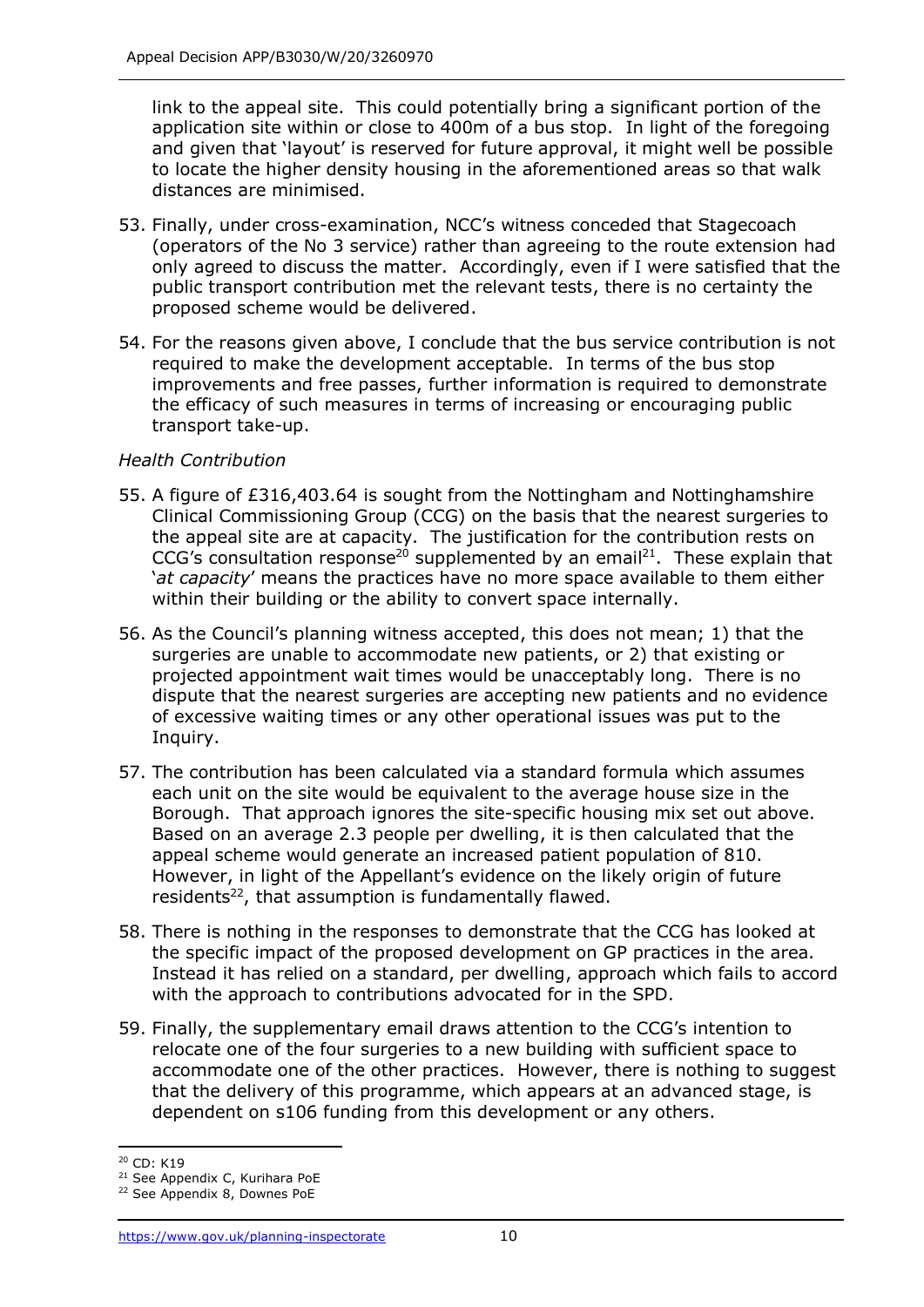60. For the reasons set out above, the health contribution does not meet the statutory CIL tests, it is also difficult to identify what harm would arise from the failure to provide it.

#### *Community Facilities Contribution*

- 61. The Council requests £445,670.54 which it says is necessary in order to improve, extend and expand the existing SSC to provide improved/increased community capacity to meet the demands created primarily by the proposed development and thereby positively contribute to improving the health and wellbeing of the local community.
- 62. The figure has again been calculated via a standard formula in contravention of the Council's own guidance in the SPD. There has been no analysis done of the club's existing capacity or facilities and no evidence to suggest a deficiency in either area. No analysis has been done to understand the specific impact of the development on the SSC. Finally, there are no details of what the money would be spent on and no evidence of any engagement with the SCC.
- 63. As a consequence, the contribution does not meet the statutory tests. Moreover, there is no basis on which to conclude that the failure to provide this contribution would result in any material planning harm.

#### *Open Space Contribution*

- 64. As there would be a shortfall in on-site open space<sup>23</sup>, the Council requests a contribution of £197,836.80 towards off-site provision for children and young people, £237,545.84 towards outdoor sports facilities and £39,644.64 towards allotments and community gardens.
- 65. Whilst the Appellant accepts there would be an on-site shortfall and therefore under normal circumstances, a need for a financial contribution, it is pointed out that there a number of existing play areas nearby which future residents would be able to access.
- 66. The children and young people contribution would be spent on the improvement of the Mead Way, Grove Street and Stafford Avenue play areas. Whilst I accept the development is likely to generate some increased demand for these facilities, the improvements identified by the Council appear to have little to do with creating additional capacity but rather the resolution of ongoing maintenance issues. It is not clear for example how, inter alia, resurfacing, moss removal, a new bin and the replacement of outdated play equipment is necessary to make the development acceptable in planning terms.
- 67. Information about the proposed improvements at Grove Street and Stafford Avenue Playing Fields is scant but appears to involve capacity improvements along with the resolution of historic maintenance issues $24$ . There has again been a failure to identify what the specific impact of the development would be on these facilities. In addition, no costings for the works have been provided. Without this information, I cannot conclude the contribution is essential and necessary to mitigate the specific impact of the development.

 $23 \times 840$  m<sup>2</sup>

<sup>&</sup>lt;sup>24</sup> See paragraphs 3.65-3.68 Kurihara PoE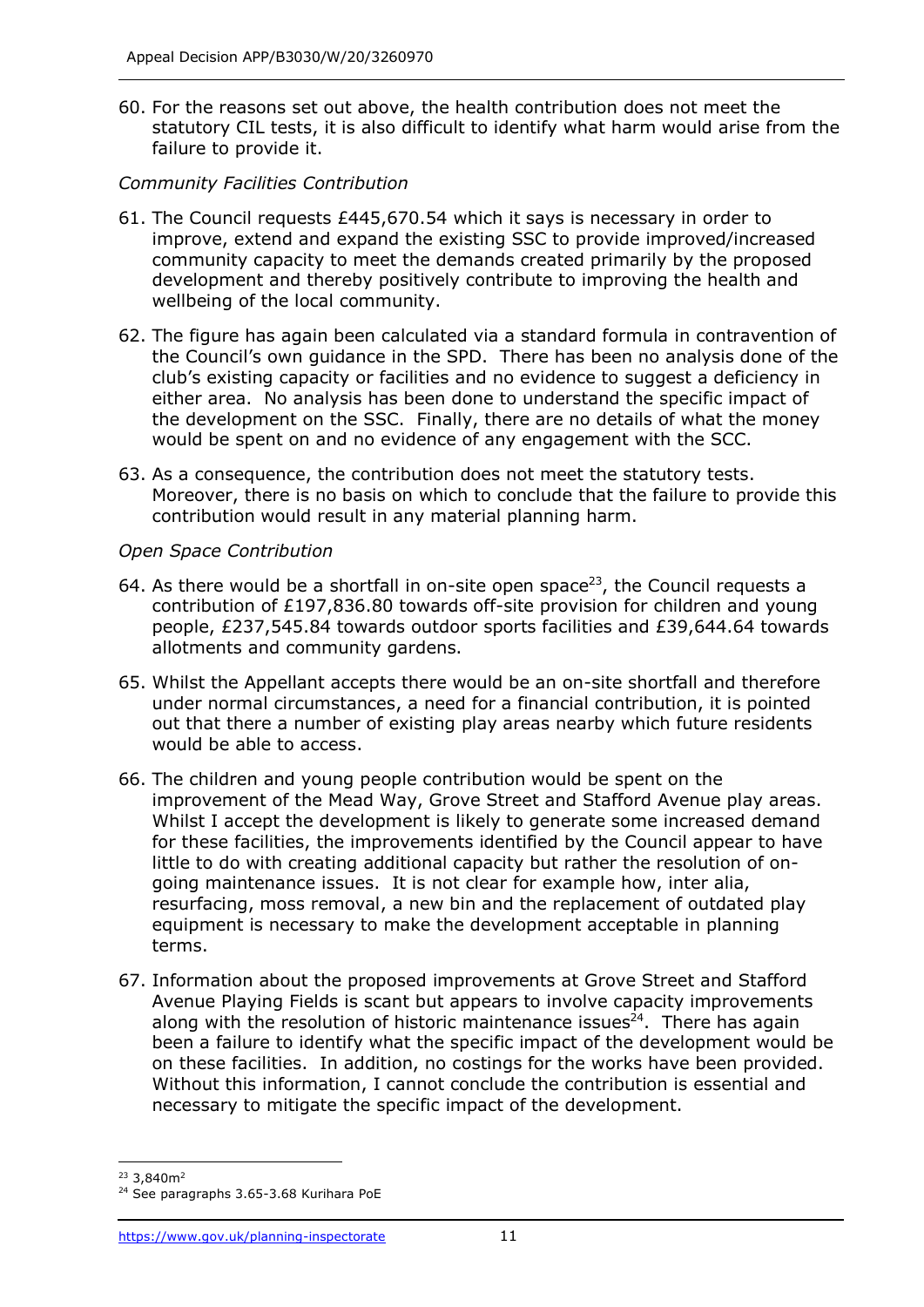- 68. According to the Council, the outdoor sports facilities contribution would be spent on the refurbishment of the existing artificial grass pitch at the Magnus Academy in line with its Playing Pitch Strategy. From the limited information available, this again appears to relate to the resolution of an existing maintenance issue rather than mitigating the specific impact of the development.
- 69. Finally, in terms of the allotment contribution the Council confirms<sup>25</sup> that the monies would be spent on 1) qualitative improvements to the Glebe and St Giles Community allotment sites, and 2) the provision of new allotments at Stafford Avenue Playing Fields.
- 70. According to the Council's evidence, both existing allotment sites are at 100% occupancy with a combined waiting list of 16 local residents. On that basis, there would appear to be little imminent prospect of any additional demand for allotments from the appeal scheme being met at either the Glebe or Giles Community sites. Accordingly, I do not consider it reasonable to expect the developer to pay for upgrades to existing facilities, which future residents of the development would have no access to.
- 71. The provision of new allotments at the Stafford Avenue Playing Fields site would be entirely reasonable given the current deficit. The non-provision of this contribution would therefore cause some harm to future residents who might have allotment owning aspirations. However, without any further information about the number of new allotments to be created versus the demand likely to be generated from the appeal scheme, I cannot be sure that the contribution would be reasonably related in scale and kind to the development.

#### *Libraries Contribution*

- 72. To ensure the development does not place stock levels at Balderton Library under further pressure, NCC seeks £11,352. The amount is calculated on the basis of 2.3 persons per dwelling or 741 new residents and is supported by Appendix 4 to NCC's Obligations Strategy. This states that where a library building is able to accommodate the extra demand created due to a new development but it is known that the stock levels are only adequate to meet the needs of the existing catchment population, a "stock only" contribution will be sought.
- 73. I need not re-iterate my earlier concerns about the use of per dwelling assumptions. The development patently would not result in 741 new people joining the library given a significant proportion are likely to move from within the local area. Nonetheless, the failure to provide a library contribution would contribute to the on-going optimum stock shortfall at Balderton library and this weighs against the development in the overall planning balance.

# **Other Matters**

74. Local residents voiced strong concerns about the use of Lowfield Lane as an emergency access. As I saw on my site visit, the road is a narrow, lightly trafficked, rural lane popular with pedestrians and cyclists. It is clearly unsuited in its current condition to accommodate any material increase in vehicular traffic. However, the concerns of local residents are based on a

<sup>&</sup>lt;sup>25</sup> See paragraph 3.72, Kurihara PoE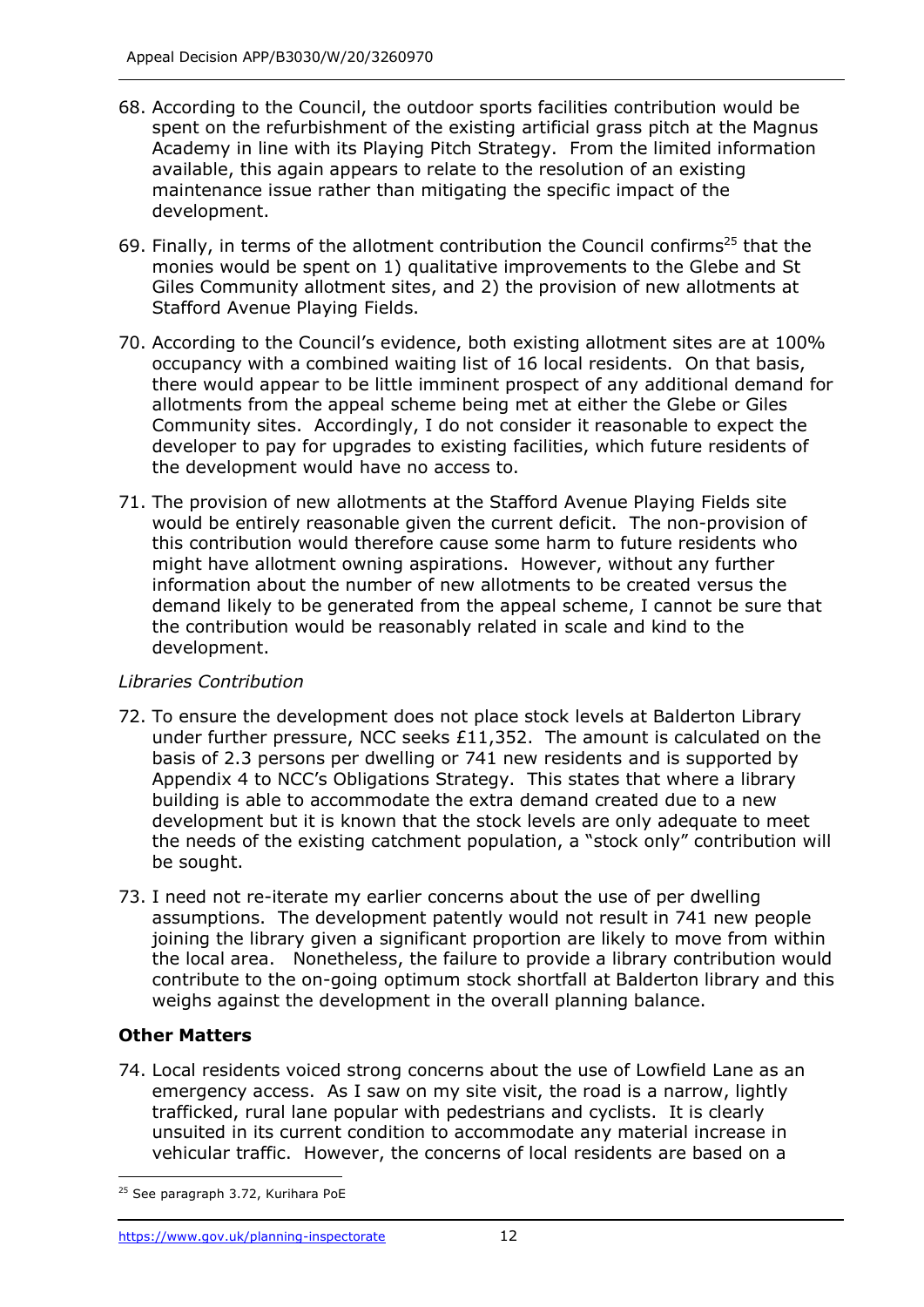fundamental misunderstanding of what is proposed in terms of the '*emergency access*'.

- 75. As NCC's Highway Development Control Officer<sup>26</sup> made clear, Lowfield Lane would only ever be used in the event that; 1) the main site access is completely blocked to traffic and at the same time, 2) there was a genuine emergency on site that required the attendance of the emergency services. As established at the Inquiry, the probability of these two events occurring individually let alone simultaneously is extremely low. Accordingly, I have no concerns with the proposed use of Lowfield Lane as an emergency access.
- 76. Local residents have expressed a wide range of concerns which are set out on page 6 of the Council's Committee Report. Whilst I can understand some of these concerns, it is evident from the Committee Report that the matters raised have been carefully considered by the Council and there is no compelling evidence before me which would lead me to conclude differently.

# **Conclusions and Planning Balance**

- 77. I am required to determine this proposal in accordance with the development plan, unless material considerations indicate otherwise. The starting point is therefore the development plan.
- 78. I have found that the development would not conflict with CS Policies SP6, CP1 and CP9, ADMP Policy DM3, advice and guidance in the SPDs, the PPG or the Framework. No other policy conflicts have been alleged or identified.
- 79. As to whether other considerations indicate a decision otherwise in accordance with the development plan, I have found that the majority of the obligations sought by the Council do not meet the statutory CIL tests nor do they comply with the approach in the SPDs. Referring back to the wording of Policy SP6 the Council has not adduced sufficient evidence to demonstrate how the contributions '*are essential for development to take place'* or necessary to *'mitigate the impact of development'*.
- 80. Nonetheless, there would be harm attached to the non-provision of affordable housing. However, the weight given to that harm carries only limited weight in the overall planning balance given that there would be no breach of Policy CP1. I have also identified limited harm from the failure to provide a library contribution in accordance with NCC's adopted Obligations Strategy. However, that again must be viewed through the lens of paragraph 3.15 of the same. These limited harms must be weighed against the very significant regenerative benefits of bringing a contaminated, brownfield site with excellent accessibility back into active use, along with a raft of flood alleviation, ecology, housing delivery, visual amenity and economic benefits.
- 81. Collectively these benefits must carry very substantial weight even in a Borough with a 5-year supply of deliverable housing sites. Even, if I had found a breach of Policies SP6, CP1, CP9 and DM3, the substantial benefits of the scheme would clearly be sufficient to outweigh the limited harm arising from that policy conflict.
- 82. Accordingly, the proposal passes the section 38(6) test and in accordance with ADMP Policy DM12 and NPPF paragraph 11(c), should be approved without

<sup>26</sup> Mr Witco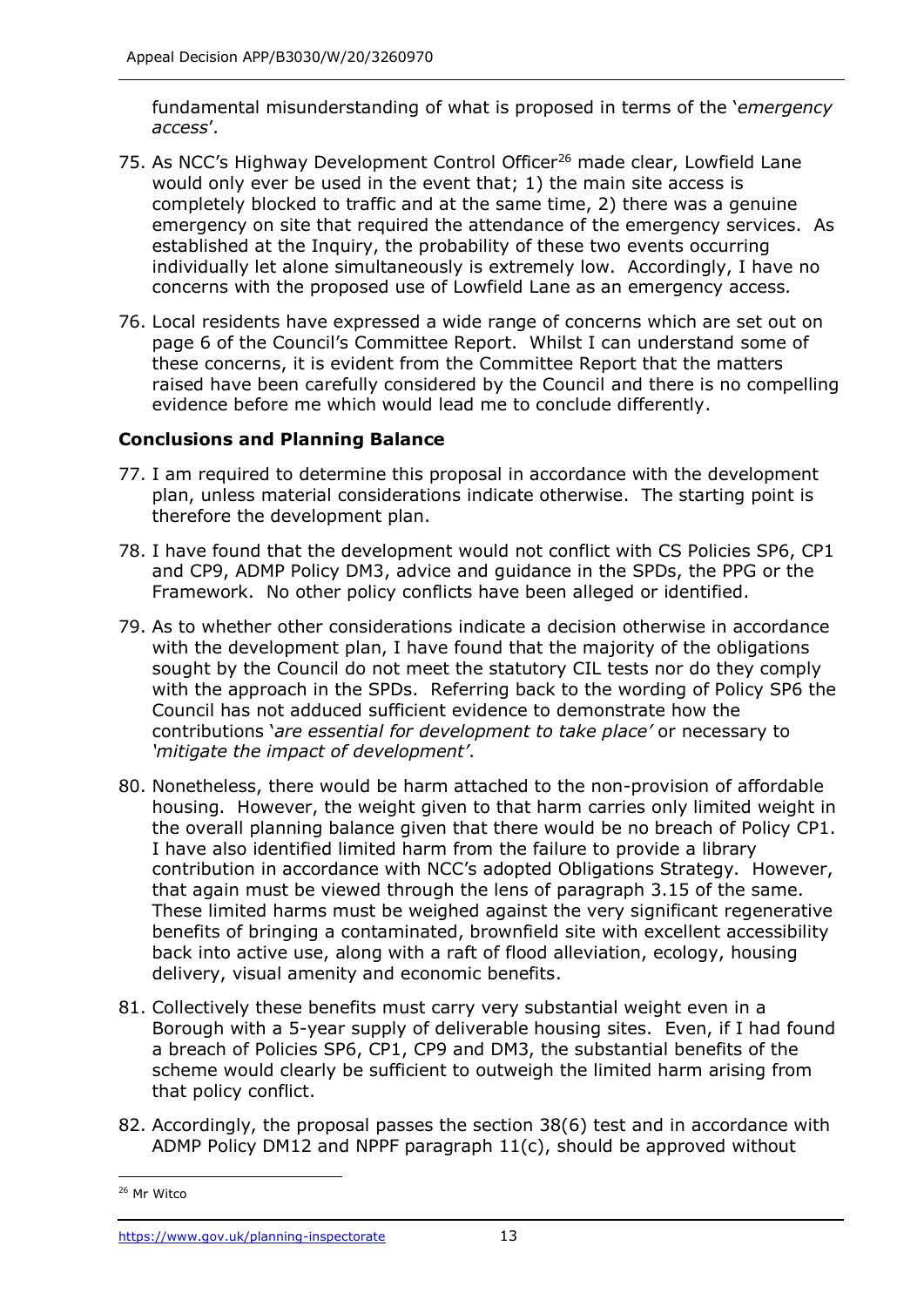delay. I therefore conclude that the proposed development would be sustainable and should be allowed, subject to the imposition of a number of conditions and planning obligations, as discussed at the Inquiry and as set out below.

# **Planning Obligations**

- 83. A signed and dated s106 Agreement was submitted after the close of the Inquiry. A draft version of the document was discussed at the Inquiry.
- 84. The Framework sets out policy tests for planning obligations; obligations must be necessary to make the development acceptable in planning terms; directly related to the development and fairly and reasonably related in scale and kind to the development. The same tests are enshrined in the statutory tests set out in regulation 122 of the CIL regulations.
- 85. The s106 Agreement contains two obligations; the first relates to parking for the SCC and essentially seeks to ensure an adequate level parking is safeguarded in order to ensure the viability of the club in line with the requirements of CS Policy SP8. The second obligation concerns the provision and future management of the on-site open space which includes a Local Equipped Area for Play.
- 86. In both cases I am satisfied that the obligations meet the statutory tests.

# **Conditions**

- 87. The parties have suggested a number of planning conditions which I have considered against the advice in the PPG. In some instances, I have amended the conditions in the interests of brevity or to ensure compliance with the PPG.
- 88. Conditions covering time limits and the reserved matters are necessary to provide certainty and in the interests of proper planning [conditions 1-3]. A site-wide phasing plan is necessary to ensure the development comes forward in a coherent and planned manner [condition 4]. Drainage and flood prevention conditions are necessary to ensure satisfactory drainage and future maintenance of the site in the interests of flood prevention [conditions 5-6].
- 89. Conditions relating to the access onto Hawton Lane as well as an extension to the existing 30mph zone are necessary to ensure a suitable and safe access [conditions 7-9]. A Travel Plan is necessary to promote sustainable modes of transport [condition 10]. A condition requiring details of the emergency access onto Lowfield Lane to be submitted and agreed with the Council is necessary to ensure the development does not give rise to a material increase in traffic on an unsuitable route [condition 11].
- 90. Ecology conditions are necessary to ensure the development delivers a netgain for biodiversity [conditions 12-15]. Conditions relating to trees and landscaping are necessary to protect existing trees and to ensure that the visual amenity benefits of the scheme are maximised [conditions 16-18]. Noise and land remediation conditions are necessary to ensure the land is suitable for its intended use and to safeguard the amenity of future residents [19-23]. Finally, a Construction Method Statement is necessary to ensure all aspects of the construction adhere to best practice and do not adversely affect the amenity of local residents [condition 24].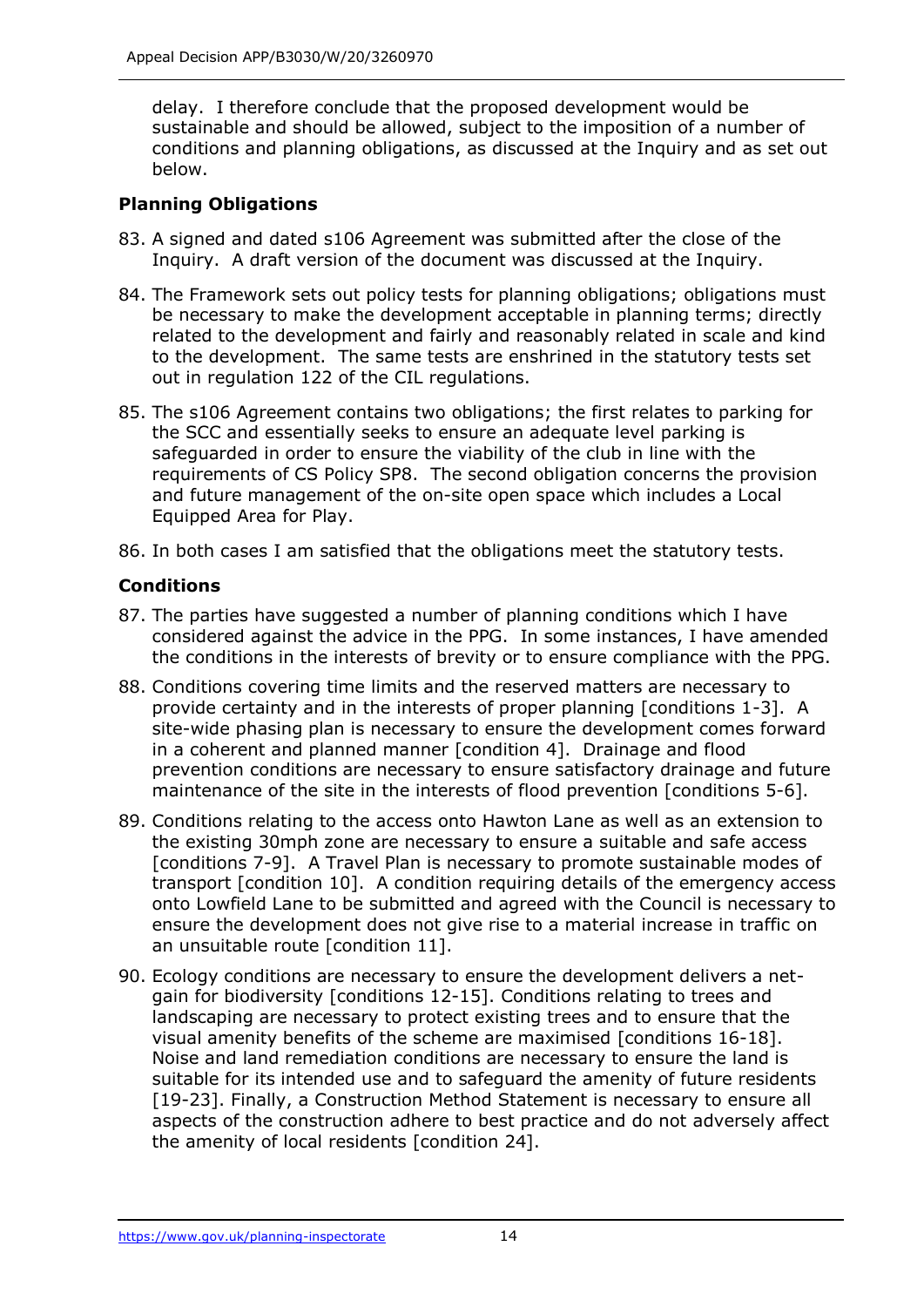91. Conditions 5, 8, 9, 13, 17, 19, 22 and 24 are 'pre-commencement' form conditions and require certain actions before the commencement of development. In all cases the conditions were agreed between the main parties and address matters that are of an importance or effect and need to be resolved before construction begins.

#### **Conclusion**

92. For the reasons set out above I conclude that the appeal should succeed, and outline planning permission allowed subject to the conditions set out below.

# *D. M. Young*

Inspector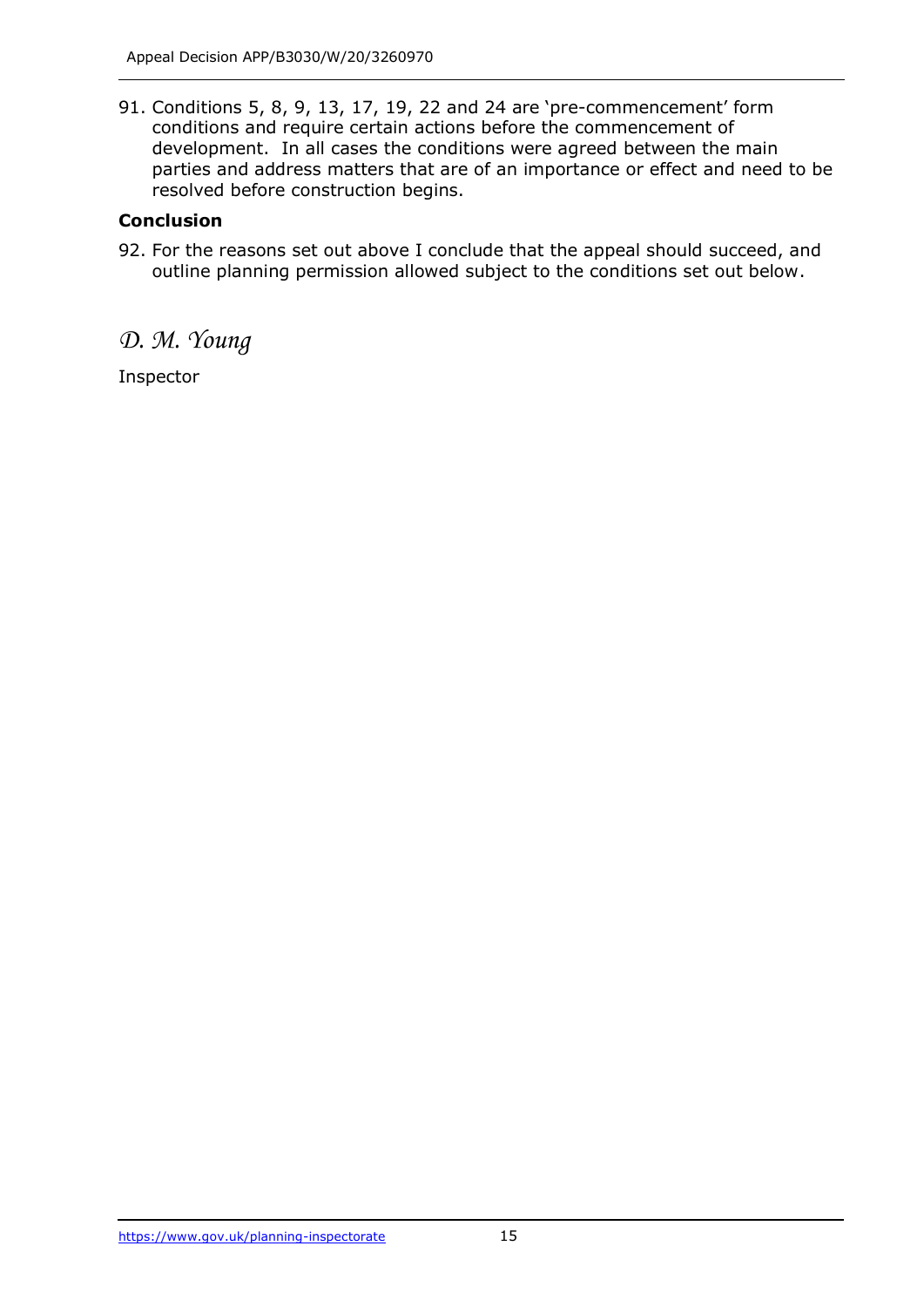#### **APPEARANCES**

Wayne Beglan of Counsel, he called:

| Associate Director of Planning at Land Use<br>Consultants               |
|-------------------------------------------------------------------------|
| Development and Funding Officer for<br>Transport & Travel Services, NCC |
| Planning Officer at NSDC                                                |
| Highway Development Control Team Leader<br><b>NCC</b>                   |
|                                                                         |

# **Appellant** Ian Ponter of Counsel he called:

| Director, Harris Lamb Planning Consultancy |
|--------------------------------------------|
|                                            |
| Chair of NSDC Planning Committee           |
| Local Resident                             |
|                                            |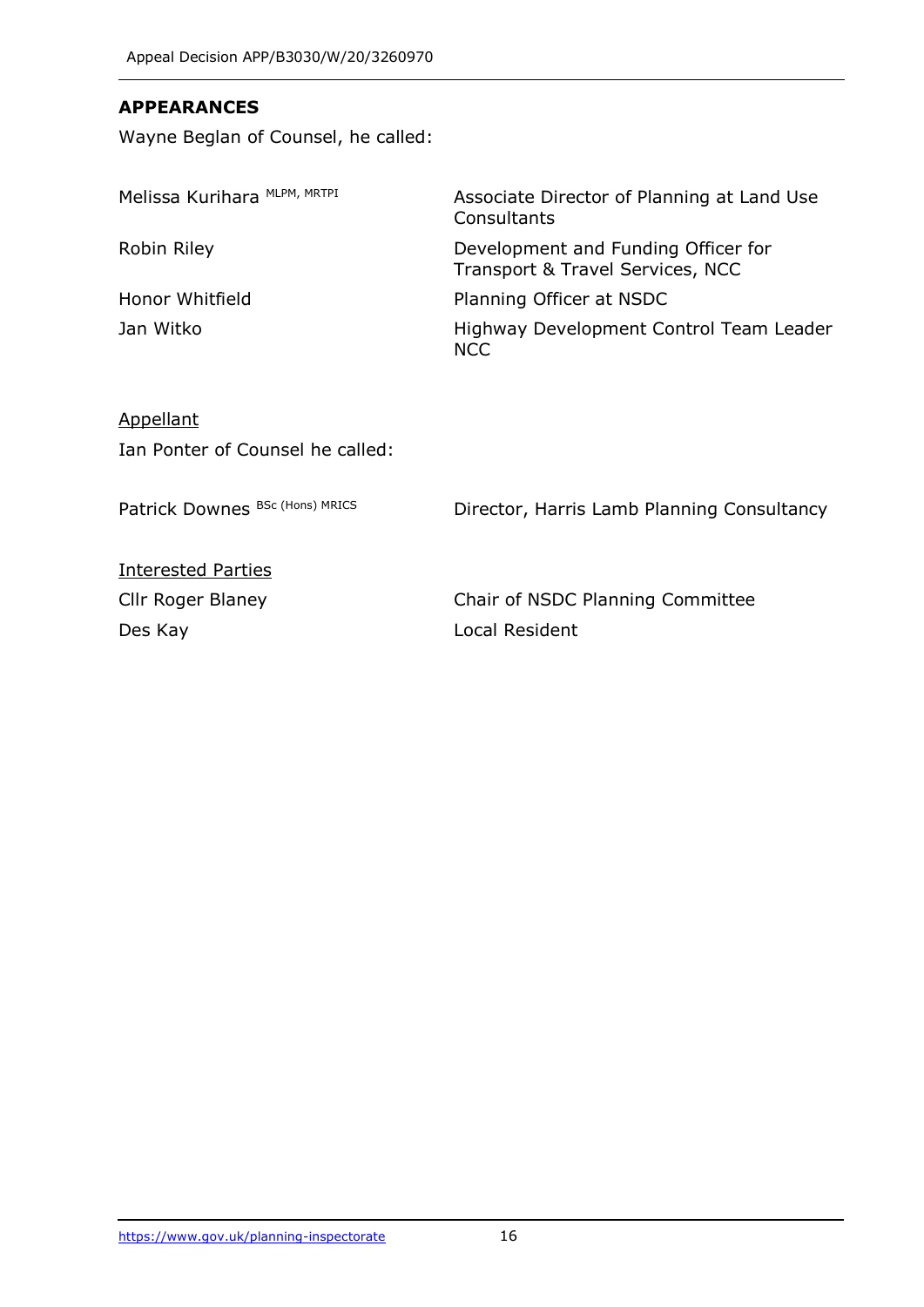# **SCHEDULE OF CONDITIONS**

- 1. Details of the appearance, landscaping, layout, and scale, (hereinafter called "the reserved matters") shall be submitted to and approved in writing by the local planning authority before any development takes place and the development shall be carried out as approved.
- 2. Application for approval of the reserved matters shall be made to the local planning authority not later than 3 years from the date of this permission.
- 3. The development hereby permitted shall take place not later than 2 years from the date of approval of the last of the reserved matters to be approved.
- 4. The first reserved matters application should be accompanied by a Phasing Plan detailing how the development is to come forward in each phase of the development. The Phasing Plan shall be submitted to and approved in writing by the Local Planning Authority before development begins and the development shall be carried out as approved. The plan should be resubmitted and updated where necessary through subsequent reserved matters applications.
- 5. No development shall be commence until drainage plans for the disposal of surface water and foul sewage have been submitted to and approved by the Local Planning Authority. No drainage systems for the infiltration of surface water to the ground are permitted. Any proposals for such systems must be supported by an assessment of the risks to controlled waters and shall be submitted to the Local Planning Authority for approval in writing. The scheme shall be implemented in accordance with the approved details before the development is first brought into use.
- 6. The development shall be carried out in accordance with the submitted flood risk assessment (FRA for Land at Hawton Lane, Newark, March 2019, JBA Consulting, C.B.Collier, V7) and the following mitigation measures it details:
	- The finished floor levels shall be set no lower than the greatest height of the following;
		- 1 in 100 year fluvial flood event (0.1% annual exceedance event) with 30% climate change from the Middle Beck plus 600mm freeboard.
		- 1 in 100 year fluvial flood event (0.1% annual exceedance event) with 50% climate change from the Middle Beck.
		- 1 in 100 year fluvial flood event (0.1% annual exceedance event) with 30% climate change from the Middle Beck plus 75% blockage at the Lowfield Lane Culvert (Found within section 5.1 of the FRA).
	- No development may commence on site until the proposed realignment and deculverting of the Middle Beck has been completed.
	- No development may commence on site until the construction of the 10,408.50m3 flood storage pond which contains a 60m lateral spill/inlet with a crest set at 13.2mAOD. This will have a finished bed level of 12m AoD or 12m AoD permanent water level. The Local Planning Authority will need to be re-consulted if any alterations are made to the proposed flood storage pond.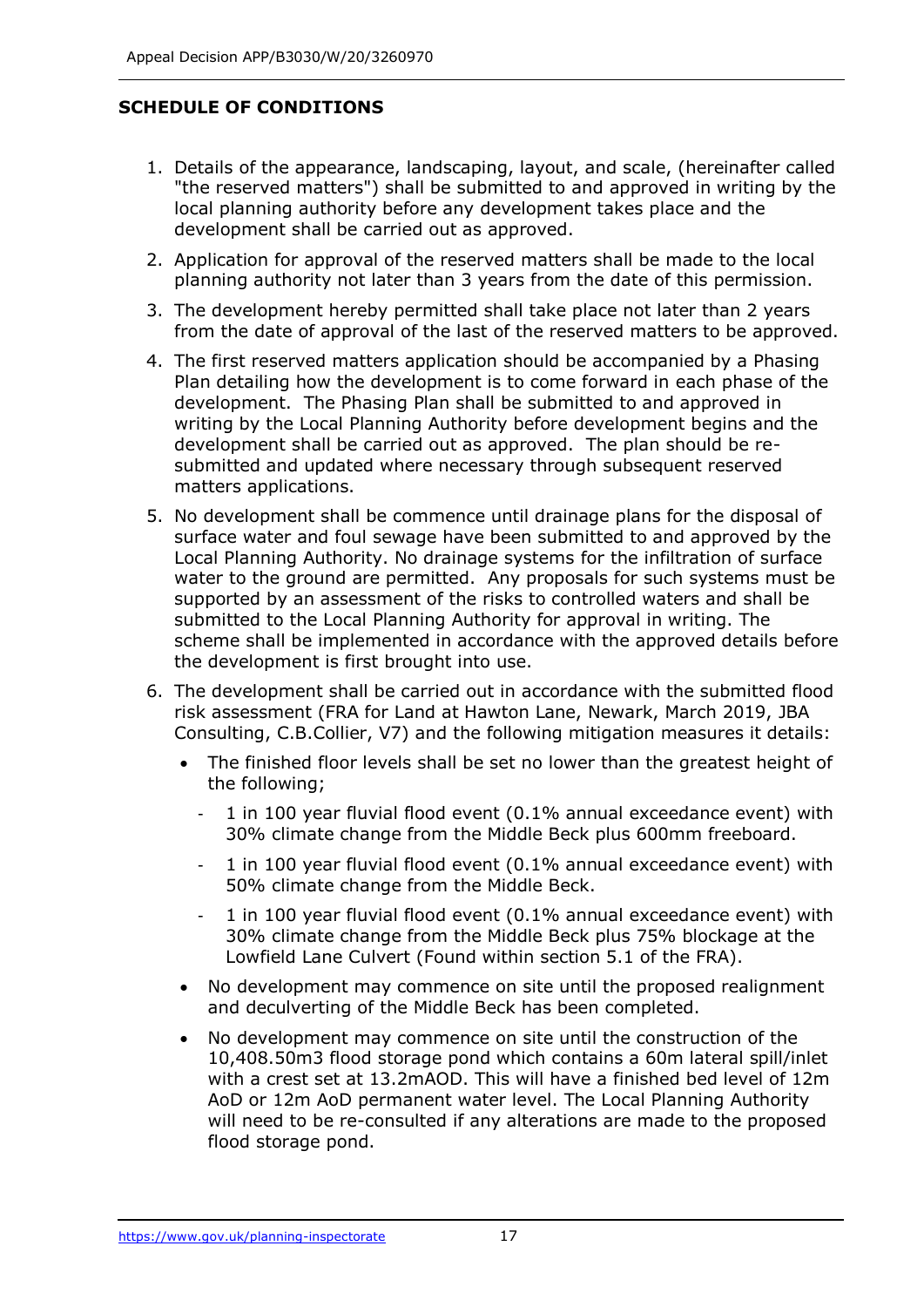- The culvert diameter must be maintained to a size of 1.04m at the Lowfield Lane crossing.
- No development may commence on site until the applicant has demonstrated that no development other than that of water compactible development will be within Flood Zone 3b.

These mitigation measures shall be fully implemented in accordance with the above stated timescales relevant to each phase or sub phase pursuant to Condition 4. All mitigation measures must be fully implemented prior to occupation and shall be retained and maintained thereafter throughout the lifetime of the development.

- 7. Prior to first occupation of any dwelling, access shall be provided onto Hawton Lane in accordance with the details shown on drawing A18361-209- P1.
- 8. No part of the development hereby permitted shall be commenced until the visibility splays of 2.4m x 120m at the new junction with Hawton Lane are provided in accordance with drawing A18361-209-P1 (page 61 of the Transport Assessment V.7 reference A18361C dated May 2020). The area within the visibility splays referred to in this condition shall thereafter be kept free of all obstructions, structures or erections exceeding 0.6m in height (with the exception of the existing culvert wall parapet to the east of the access).
- 9. No development shall commence until details of the measures to reduce the speed limit on Hawton Lane, including a timeframe for implementation have been submitted to and agreed by the Local Planning Authority. The approved scheme to be implemented as approved and in accordance with the approved timetable.
- 10.No part of the development hereby permitted shall be occupied until a revised Travel Plan in general accordance with the Framework Travel Plan has been submitted to and approved in writing by the Local Planning Authority. The Travel Plan shall set out proposals (including targets, a timetable and enforcement mechanism) to promote travel by sustainable modes which are acceptable to the Local Planning Authority and shall include arrangements for monitoring of progress of the proposals. The Travel Plan shall be implemented in accordance with the timetable set out in that plan.
- 11.Prior to first occupation of any dwelling details of a emergency link with Lowfield Lane shall be provided in accordance with details that have first been submitted to an agreed in writing with the Local Planning Authority.
- 12.Any subsequent reserved matters application shall be accompanied by an updated ecological survey carried out by a qualified ecologist within the relevant appropriate timeframes outlining the ecological potential of the site at that time. The development approved as part of that Reserved Matters shall thereafter be carried out in accordance with any recommended mitigation measures incorporated within the results of such survey.
- 13.Notwithstanding the requirements of Condition 11, no development shall take place within any phase or sub phase pursuant to Condition 4 until a scheme for ecological mitigation, management and enhancement ('the Ecological Scheme') for that phase or sub phase has been submitted to and approved in writing by the Local Planning Authority. The Ecological Scheme shall include: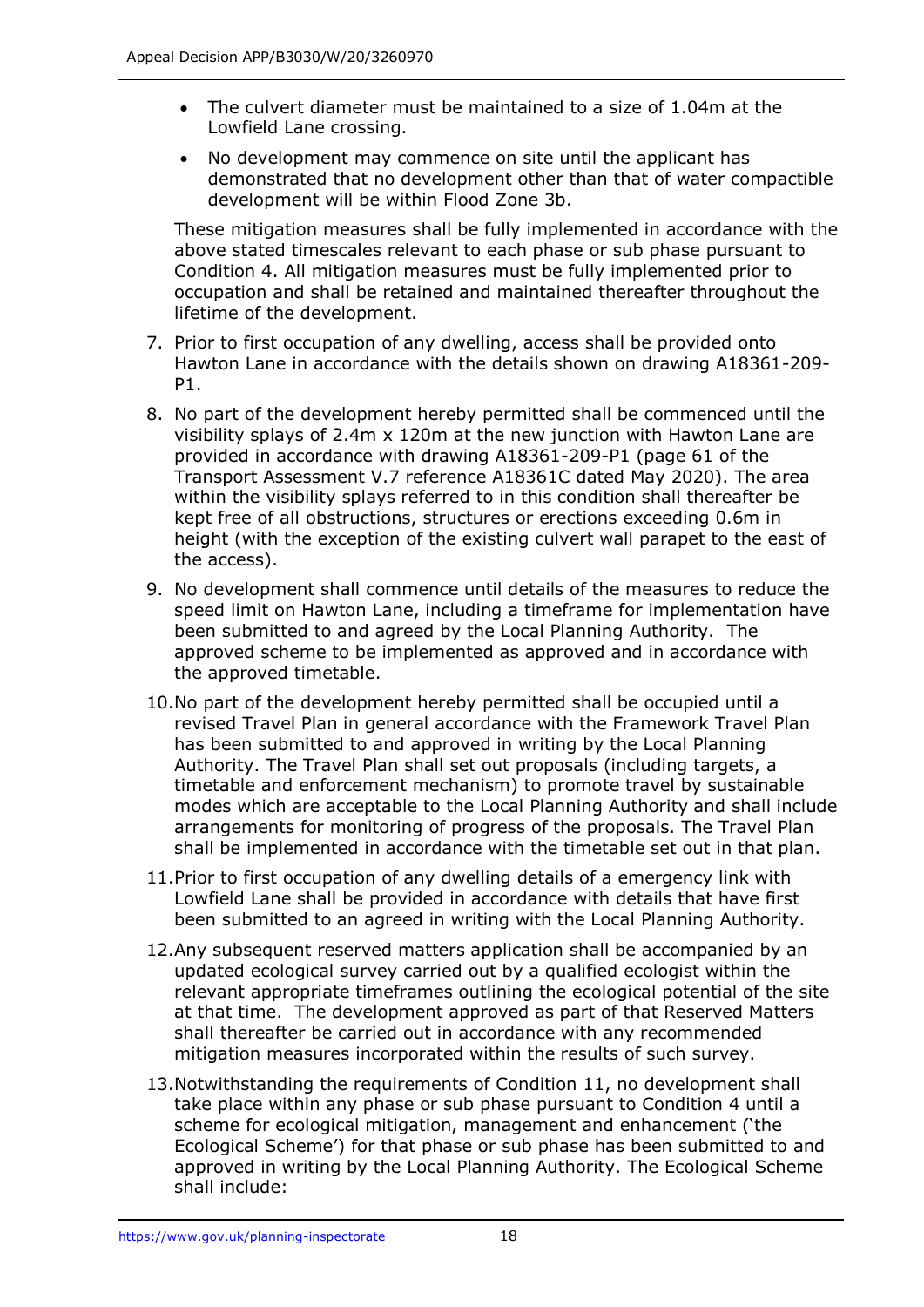# **Part A:**

Recommendations relating to amphibians, reptiles, aquatic habitats, birds, badgers, bats and invasive species, as set out in the Mitigation Measures outlined at Section 4 of the Preliminary Ecological Appraisal at: Lowfield Works, Hawton Lane, Balderton. Reference: PE00022 prepared by Dr Holly Smith, Harris Lamb dated 13th May 2019.

#### **Part B:**

An Ecological Management Plan which shall include:

- a) description and evaluation of the features species to be managed,
- b) ecological trends and constraints on site that may influence management,
- c) aims and objectives of management,
- d) appropriate management options for achieving aims and objectives,
- e) prescriptions for management actions,
- f) preparation of a work schedule (including a 5-year project register, an annual work plan and the means by which the plan will be rolled forward annually),
- g) personnel responsible for the implementation of the plan, and
- h) monitoring and remedial/contingency measures triggered by monitoring.

#### **Part C:**

A Habitat Creation and Landscape Management Plan to provide mitigation measures for the partial loss of the Local Wildlife Site (LWS) and scrub habitat which shall include:

- a) purpose, aims and objectives of the scheme,
- b) a review of the site's ecological potential and any constraints,
- c) description of target habitats and range of species appropriate for the site,
- d) selection of appropriate strategies for creating/restoring target habitats and introducing target species either on site or elsewhere to adequately compensate for loss of onsite habitats ensuring there is a net gain in habitat provision,
- e) selection of specific techniques and practices for establishing vegetation,
- f) sources of habitat materials (e.g. plant stock) or species individuals,
- g) method statement for site preparation and establishment of target features,
- h) extent and location of proposed works,
- i) aftercare and long-term management,
- j) the personnel responsible for the work,
- k) timing of the works,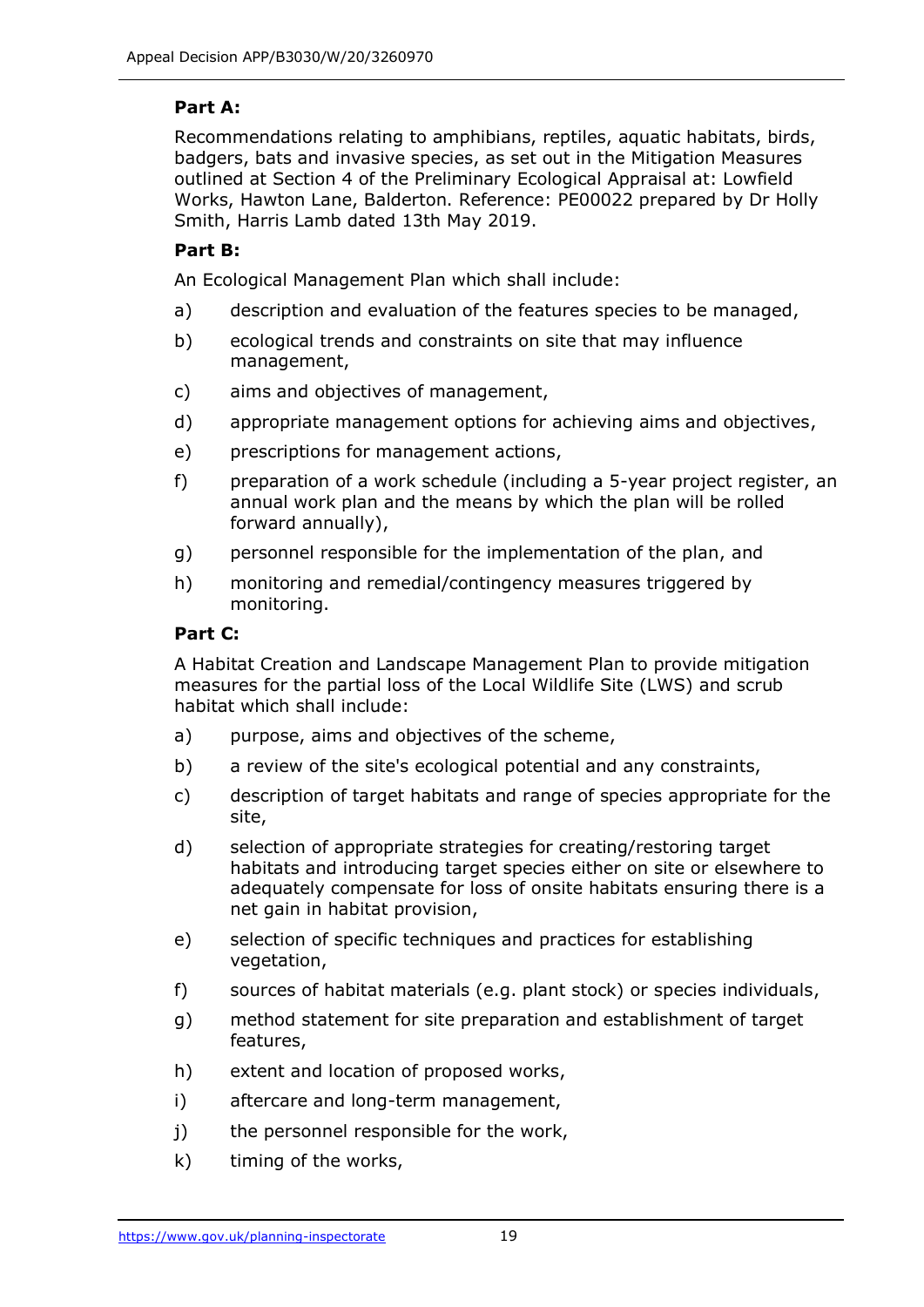- l) monitoring, and
- m) disposal of wastes arising from the works.

The agreed schemes shall be implemented in full in accordance with an approved phasing timetable and prior to the occupation of any dwellings within that phase.

- 14.No works shall take place within a 10 metre buffer around the Local Wildlife Site (Balderton Scrubby Grassland Local Wildlife Site LWS 5/332) to the north-west of the site until a scheme for the protection of the Local Wildlife Site has been submitted to and agreed in writing with the Local Planning Authority. This scheme shall include:
	- a) A plan showing details and positions of the ground protection areas.
	- b) Details and position of protection barriers.
	- c) Details of working methods to be employed for any groundwork within or adjacent to the Local Wildlife Site.
	- d) Details of any scaffolding erection and associated ground protection within the Local Wildlife Site
	- e) Details of timing for the various phases of works or development in the context of the Local Wildlife Site protection measures.

All works/development shall be carried out in full accordance with the approved Local Wildlife Site protection scheme. The protection measures shall be retained during the development of the site.

- 15.Prior to the clearance of any land within the Local Wildlife Site, an investigation and risk assessment must be completed in accordance with a scheme to assess the nature and extent of contamination within the Local Wildlife Site (whether or not it originates on the site). The investigation and risk assessment must be undertaken by competent persons and a written report of the findings must be produced. The report of the findings must include:
	- i. a survey of the extent, scale and nature of contamination,
	- ii. an assessment of the potential risks to:
		- human health,
		- property (existing or proposed) including buildings, crops, livestock, pets, woodland and service lines and pipes,
		- adjoining land,
		- ground waters and surface waters,
		- ecological systems,
		- archaeological sites and ancient monuments,

iii. an appraisal of remedial options, and proposal of the preferred option(s).

The report must be conducted in accordance with DEFRA and the Environment Agency's 'Model Procedures for the Management of Land Contamination, CLR 11', or any subsequent adaptation, and shall be submitted to and approved in writing by the Local Planning Authority. All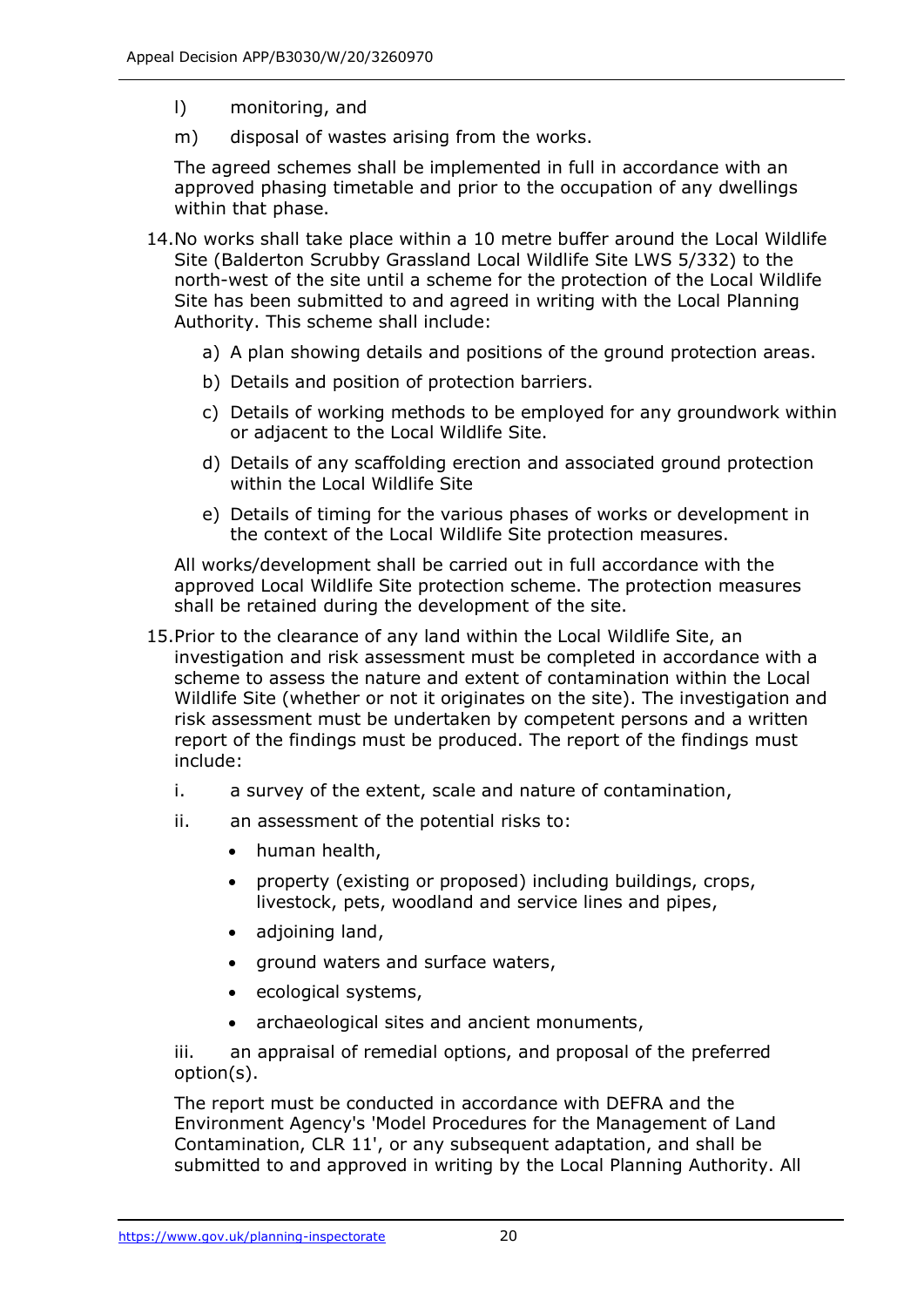works/development must be carried out in full accordance with the approved report.

- 16.Any details submitted in relation to reserved matters for landscaping within any phase or sub phase pursuant to Condition 4 shall include a schedule (including planting plans and written specifications, cultivation and other operations associated with plant and grass establishment) of trees, shrubs and other plants, noting species, plant sizes, proposed numbers and densities. The scheme shall be designed so as to enhance the nature conservation value of the site, including the use of locally native plant species and shall include details of a management plan (including long term objectives, management responsibilities and maintenance schedule for all landscape areas, other than privately owned, domestic gardens). All of which should integrate with the Habitat Creation and Landscape Management Plan and Ecological Management Plans required by Condition 11. The landscaping works shall thereafter be carried out in accordance with the approved details. If within a period of 5 years from the date of planting any tree, shrub, hedgerow or replacement is removed, uprooted, destroyed or dies then another of the same species and size of the original shall be planted at the same place.
- 17.No development shall be commenced within any phase or sub phase pursuant to Condition 4 until the scheme for protection of the retained trees/hedgerows has been agreed in writing with the Local Planning Authority. This scheme shall include:
	- a) A plan showing details and positions of the ground protection areas,
	- b) Details and position of protection barriers,
	- c) Details and position of underground service/drainage runs/soakways and working methods employed should these runs be within the designated root protection area of any retained tree/hedgerow on or adjacent to the application site,
	- d) Details of any special engineering required to accommodate the protection of retained trees/hedgerows (e.g. in connection with foundations, bridging, water features, hard surfacing),
	- e) Details of construction and working methods to be employed for the installation of drives and paths within the root protection areas of any retained tree/hedgerow on or adjacent to the application site,
	- f) Details of working methods to be employed with the demolition of buildings, structures and surfacing within or adjacent to the root protection areas of any retained tree/hedgerow on or adjacent to the application site,
	- g) Details of any scaffolding erection and associated ground protection within the root protection areas, and,
	- h) Details of timing for the various phases of works or development in the context of the tree/hedgerow protection measures.
- 18.All works/development shall be carried out in full accordance with the approved tree/hedgerow protection scheme. For the avoidance of doubt, the following activities must not be carried out under any circumstances: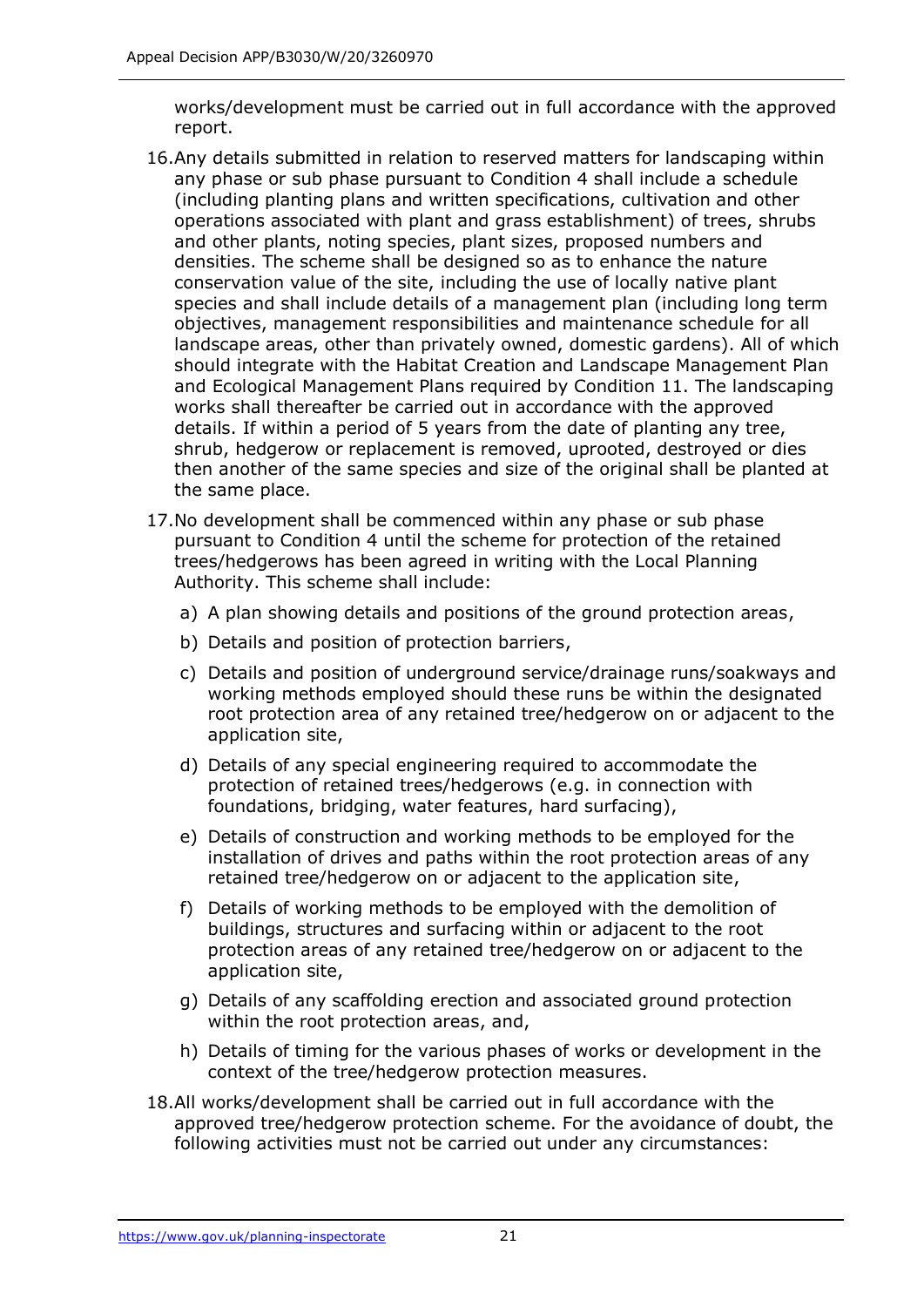- a) No fires to be lit on site within 10 metres of the nearest point of the canopy of any retained tree/hedgerow on or adjacent to the proposal site,
- b) No equipment, signage, fencing etc shall be attached to or be supported by any retained tree on or adjacent to the application site,
- c) No temporary access within designated root protection areas without the prior written approval of the District Planning Authority,
- d) No mixing of cement, dispensing of fuels or chemicals within 10 metres of any retained tree/hedgerow on or adjacent to the application site,
- e) No soakaways to be routed within the root protection areas of any retained tree/hedgerow on or adjacent to the application site,
- f) No stripping of top soils, excavations or changing of levels to occur within the root protection areas of any retained tree/hedgerow on or adjacent to the application site, and,
- g) No topsoil, building materials or other to be stored within the root protection areas of any retained tree/hedgerow on or adjacent to the application site.
- 19.Development other than that required to be carried out as part of an approved scheme of remediation must not commence within any phase or sub phase pursuant to Condition 4 until Parts A to D of this condition have been complied with. If unexpected contamination is found after development has begun, development must be halted on that part of the site affected by the unexpected contamination to the extent specified by the Local Planning Authority in writing until Part D has been complied with in relation to that contamination.

# **Part A: Site Characterisation**

An investigation and risk assessment, in addition to any assessment provided with the planning application, must be completed in accordance with a scheme to assess the nature and extent of any contamination on the site, whether or not it originates on the site. The contents of the scheme are subject to the approval in writing of the Local Planning Authority. The investigation and risk assessment must be undertaken by competent persons and a written report of the findings must be produced. The written report is subject to the approval in writing of the Local Planning Authority. The report of the findings must include:

- i. a survey of the extent, scale and nature of contamination (including all previous uses and contaminants associated with those uses);
- ii. a conceptual model of the site indicating sources, pathways and receptors;
- iii. an assessment of the potential risks to:
	- human health;
	- property (existing or proposed) including buildings, crops, livestock, pets, woodland and service lines and pipes;
	- adjoining land;
	- ground waters and surface waters;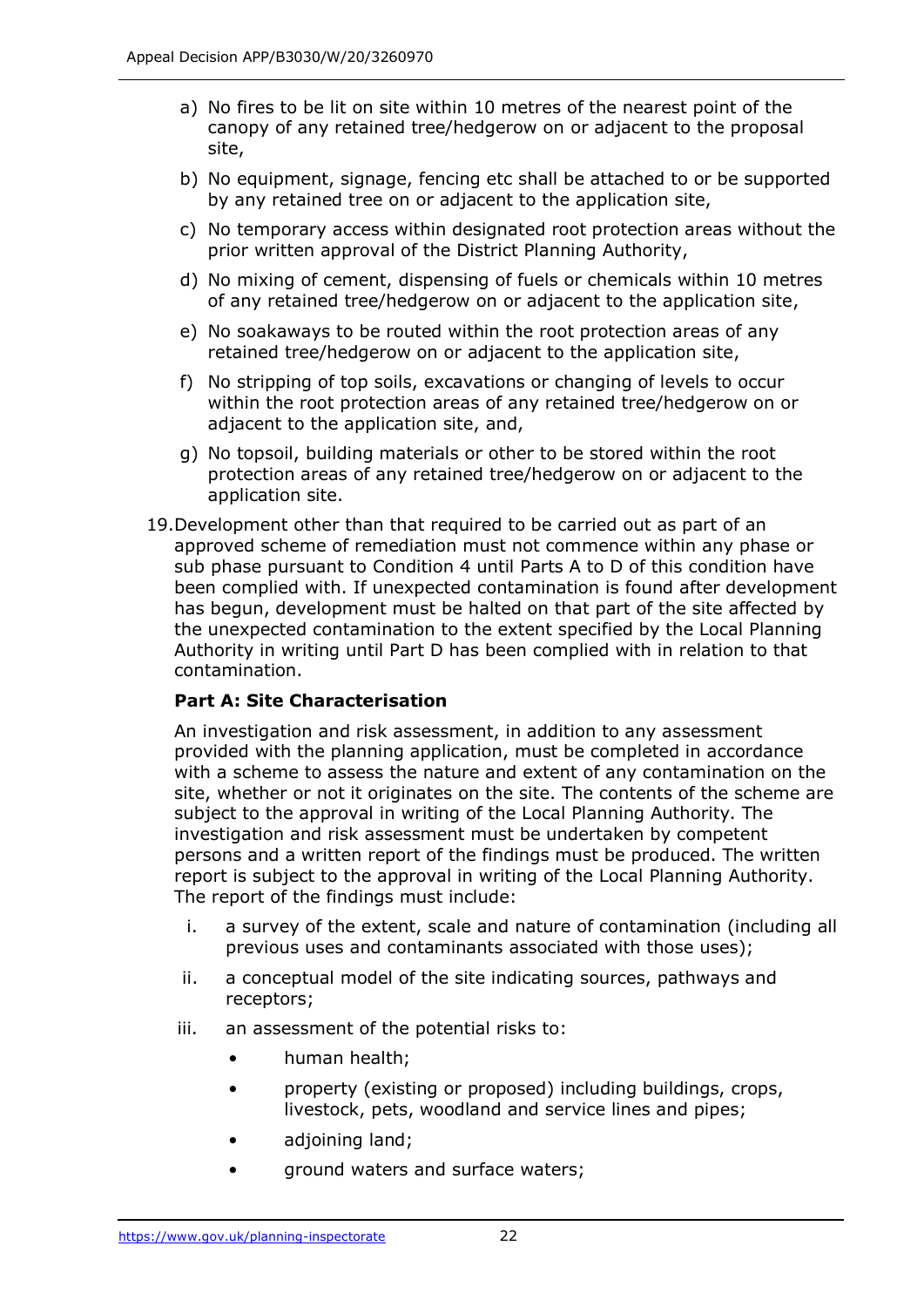- ecological systems; and,
- archaeological sites and ancient monuments;
- iv. an appraisal of remedial options, and proposal of the preferred option(s).

#### **Part B: Submission of Remediation Scheme**

A detailed remediation scheme to bring the site to a condition suitable for the intended use by removing unacceptable risks to human health, buildings and other property and the natural and historical environment must be prepared, and is subject to the approval in writing of the Local Planning Authority. The scheme must include all works to be undertaken, proposed remediation objectives and remediation criteria, timetable of works and site management procedures. The scheme must ensure that the site will not qualify as contaminated land under Part 2A of the Environmental Protection Act 1990 in relation to the intended use of the land after remediation.

# **Part C: Implementation of Approved Remediation Scheme**

The approved remediation scheme must be carried out in accordance with its terms prior to the commencement of development other than that required to carry out remediation. The Local Planning Authority must be given two weeks written notification of commencement of the remediation scheme works.

Following completion of measures identified in the approved remediation scheme, a verification report (referred to in PPS23 as a validation report) that demonstrates the effectiveness of the remediation carried out must be produced, and is subject to the approval in writing of the Local Planning Authority.

# **Part D: Reporting of Unexpected Contamination**

In the event that contamination is found at any time when carrying out the approved development that was not previously identified it must be reported in writing immediately to the Local Planning Authority. An investigation and risk assessment must be undertaken in accordance with the requirements of Part A, and where remediation is necessary a remediation scheme must be prepared in accordance with the requirements of Part B, which is subject to the approval in writing of the Local Planning Authority.

- 20.Following completion of measures identified in the approved remediation scheme a verification report must be prepared, which is subject to the approval in writing of the Local Planning Authority in accordance with Part C.
- 21.No occupation of the dwellings pursuant to each relevant phase or sub phase pursuant to Condition 4 shall occur until a verification report demonstrating the completion of works set out in the approved remediation strategy and the effectiveness of the remediation has been submitted to, and approved in writing, by the Local Planning Authority. The report shall include results of sampling and monitoring carried out in accordance with the approved verification plan to demonstrate that the site remediation criteria have been met.
- 22.No development shall take place within any phase or sub phase pursuant to Condition 4 until a scheme for noise mitigation ('the Noise Mitigation Scheme') for that phase or sub phase has been submitted to and approved